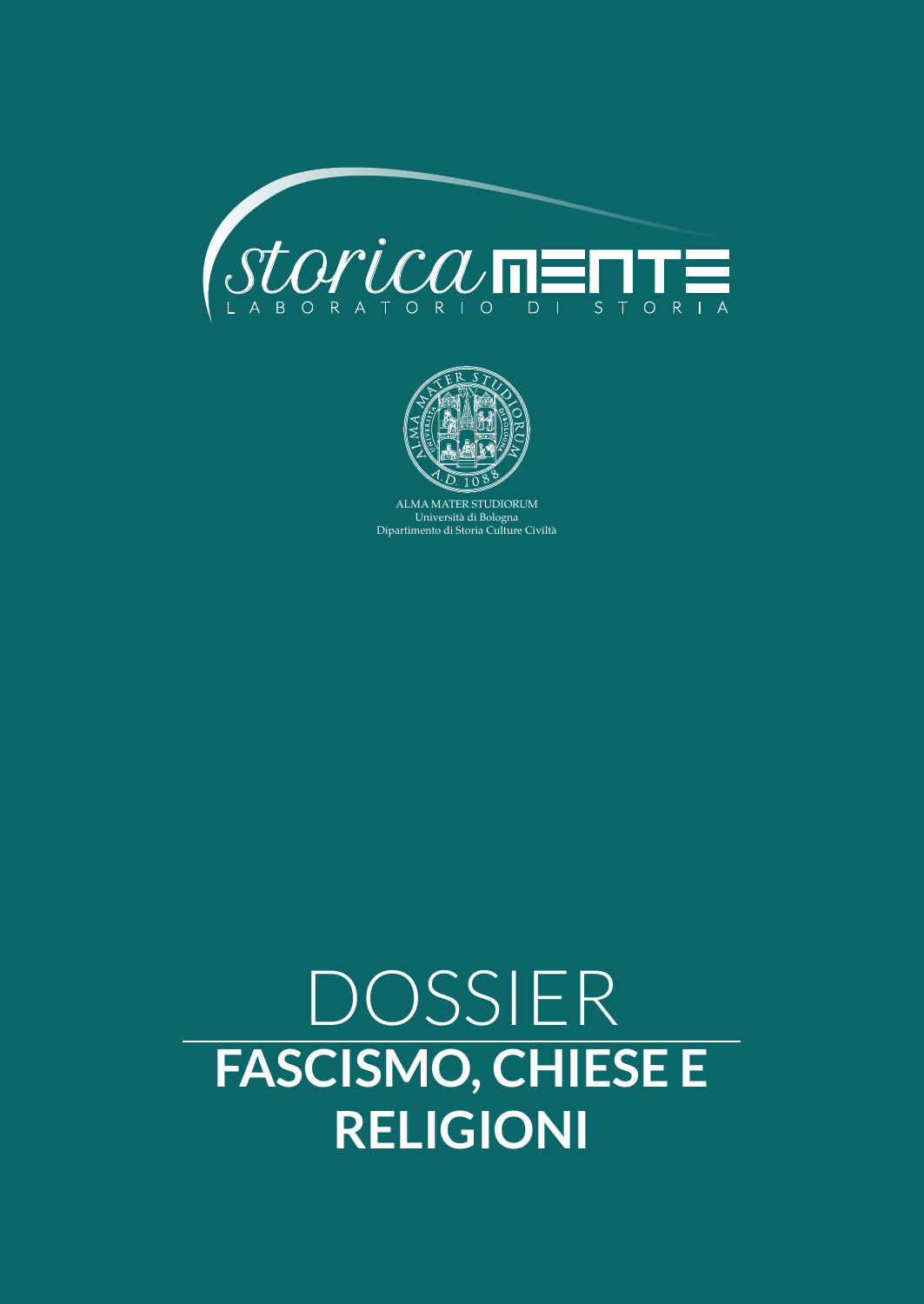#### **STORICAMENTE.ORG Laboratorio di Storia**

Paula Borges Santos

*Politics and religion under the dictatorship in Portugal (1933- 1974): rebuilding the separation between the State and the Church*

Numero 14 - 2019 ISSN: 1825-411X Art. 27 pp. 1-23 DOI: 10.12977/stor774 Editore: BraDypUS Data di pubblicazione: 03/03/2020

Sezione: Dossier: Fascismo, chiese e religioni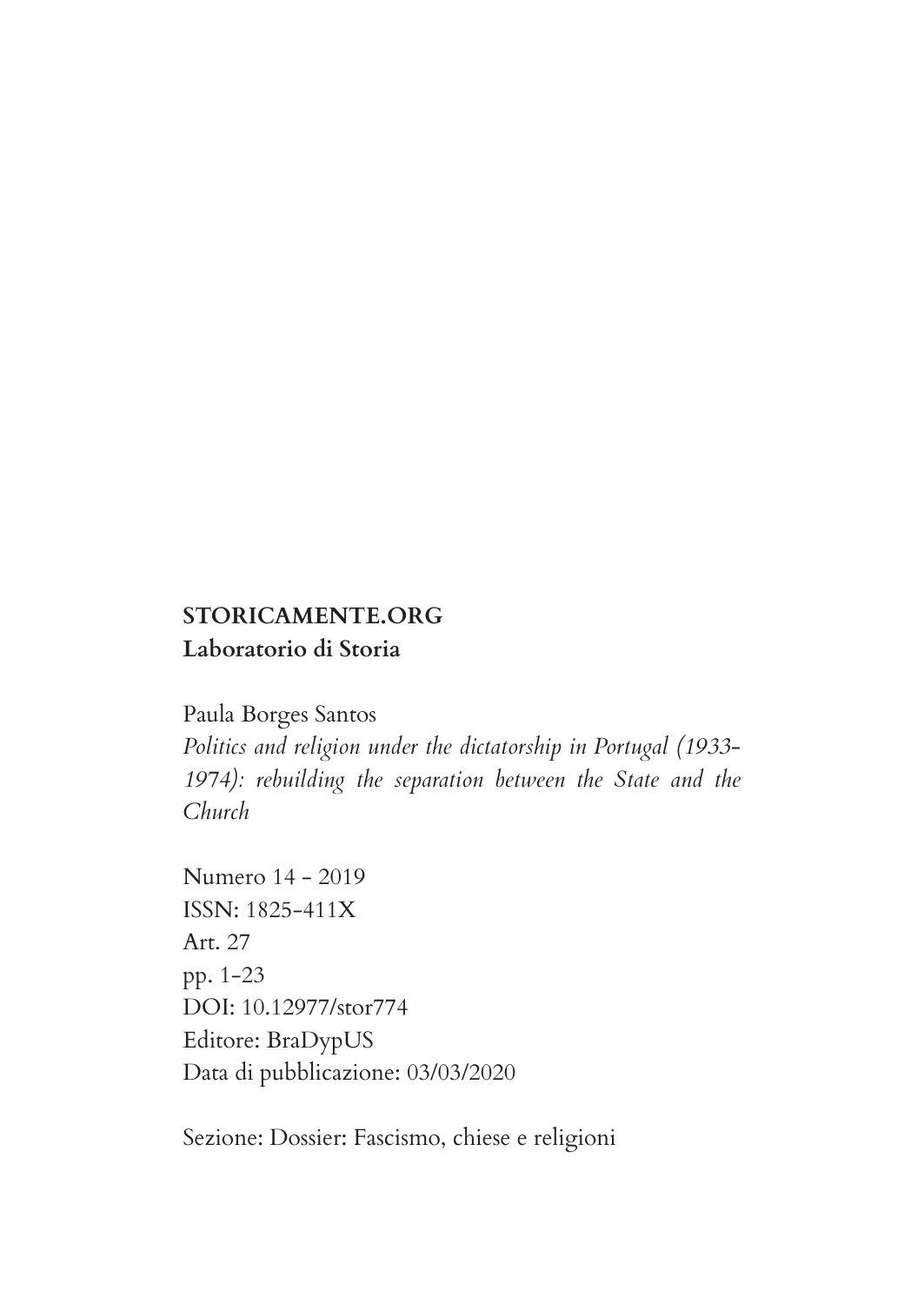# **Politics and religion under the dictatorship in Portugal (1933-1974): rebuilding the separation between the State and the Church**

#### **Paula Borges Santos**

Univ. Nova de Lisboa. Instituto de História Contemporânea, Faculdade de Ciências Sociais e Humanas

*What were the means of religious regulation, and more specifically, what were the terms for the institutionalisation of the Catholic Church that the Portuguese authoritarian state adopted? This article adopts a new historiographic interpretation on these questions in order to emphasise both the experience of restructuring the separation and defending the persistence of secularism in the political and cultural debate over the course of the 20th century in Portugal. This argument moves away from the until recently dominant perspective that there was prevailing in Portugal that phenomenon termed "clerical fascism" that some of the literature deems to have been generalised across the dictatorial regimes of Europe between the World Wars.*

#### **Introduction**

The relationship between the Portuguese authoritarian State (1933- 1974) and the Catholic Church has been subject to different interpretations by the social sciences and historiography since the advent of democracy<sup>.</sup>. Three questions have essentially concentrated the attentions

<sup>1</sup> I would here thank Professor Luís Reis Torgal for his critical comments on my work and on this article prior to publication, especially as regards the need to include reflection on the problematic nature of this regime type.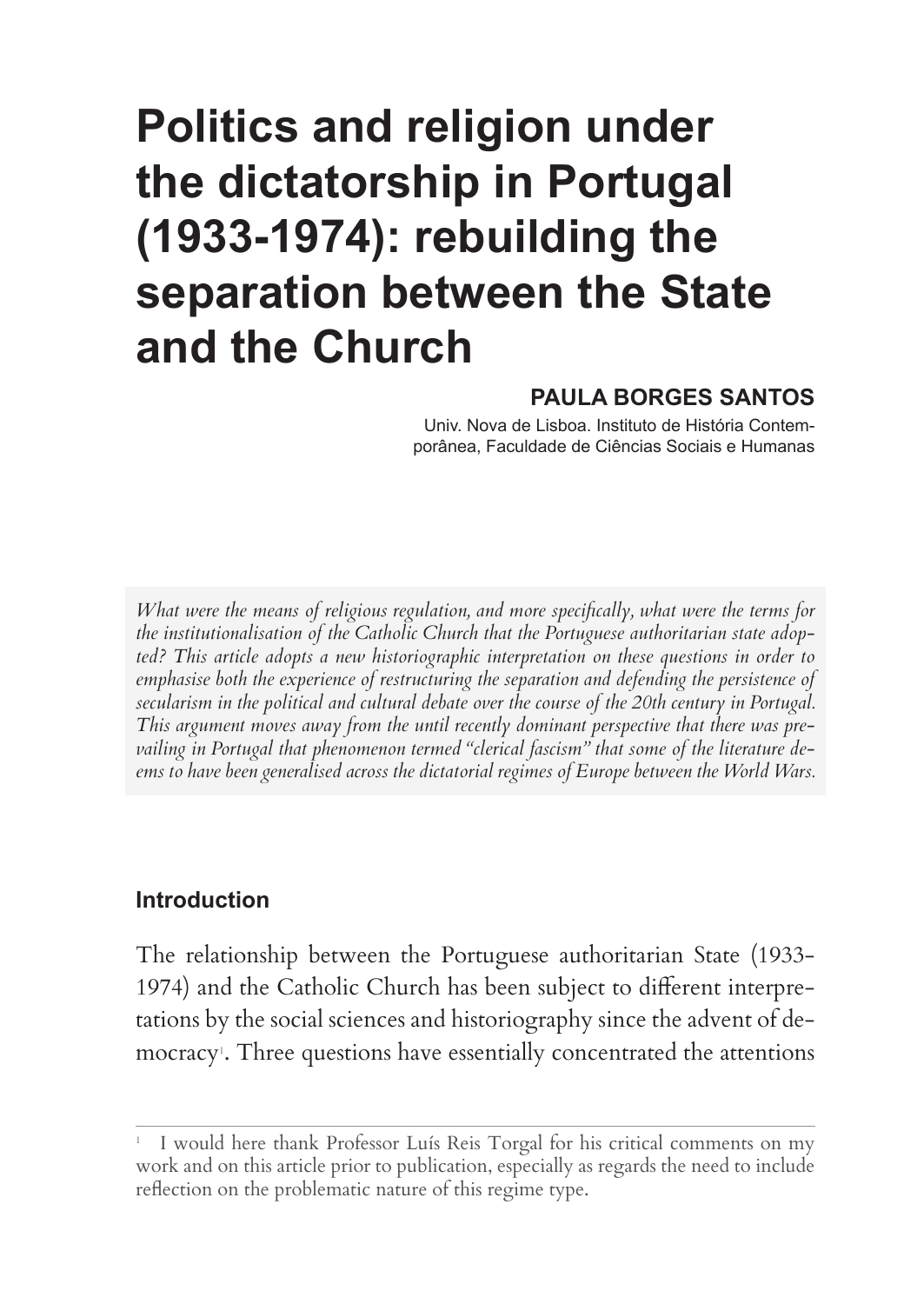of the academic community: one involves the problem of ascertaining whether the Catholic Church experienced autonomy in this period or, on the contrary, was dominated by the political class; another, stemming from this, approaches whether or not the Catholic Church served to legitimize the dictatorship of Salazar (1933-1968) and Marcelo Caetano (1986-1974); and, finally, the debate over the role of Catholicism in defining the regime. Between the 1970s and 1990s, various authors converged around an understanding that the Catholic Church was subordinate to the dictator and, in exchange, gained a privileged statute, epitomised by the signing of the 1940 Concordat with the Vatican, correspondingly serving to legitimize the regime and even extending to those aspects leading to the repression of political rights and violence against regime dissidents (Cerqueira 1973; Rosas 1999; Pinto 1992). There is a broad consensus, which has extended into contemporary times, around the idea that the Catholic elites contributed more than any other current of thinking, to shaping the dictatorship's identity, especially the matrix for its social policies and its corporative project (Cruz 1980, 15-20; Payne 1983; Léonard 1998, 107-113; Alexandre 2006, 405-406). However, some authors have emphasised the diversity of the positions towards the regime prevalent within the Church and correspondingly noting that following the end of World War Two, a generation, educated in the ranks of the Ação Católica Portuguesa youth movement, positioned themselves as reformists and, to a certain extent, made complaints and demands as regards social aspects that then evolved into political matters (Barreto 1994; Ferreira 1999). However, very few studies have highlighted how the Salazar and Caetano regimes failed to transform themselves into a "Catholic state" in keeping with the need for the ruling class to manage the diverse interests that made up their support base, which included a political grouping with a secularist outlook with which the regime held negotiations (Lucena 1976, 130-138; Torgal 2009, 423-439).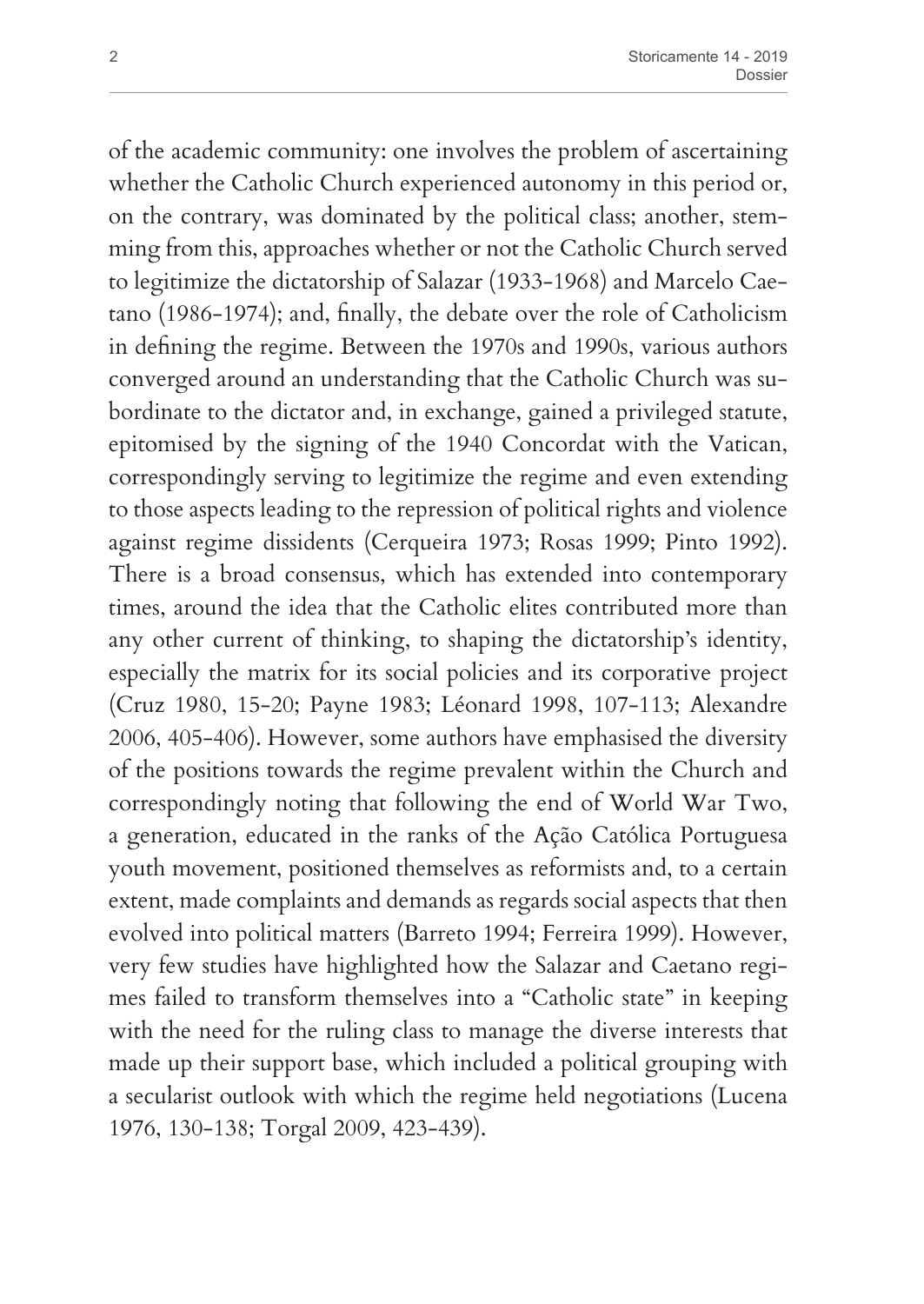Over the last two decades, younger generations of researcher have striven to densify knowledge about the agreements signed with the Vatican, Catholic organisations, religious practices, writing biographies of both secular and religious figures and making recourse to equally ideological arguments even while not having innovated in terms of the core problematic framework under analysis (Reis 2006, 325-339; Carvalho 2013, 585-622; Fontes 2011). Some works demonstrate that the relationship between the political and ecclesiastic leaders was not symbiotic and place the emphasis on the voices of opposition among the Catholic faithful (Barreto 2002, 119-175; Almeida 2008). These two aspects are also those most commonly depicted in descriptions of the aforementioned relationship produced through to 2014 (Simpson 2014). Specifically, the works dedicated to that termed the "Catholic opposition" re-stated, in a paradoxical but updated form, the classification of the Portuguese case as that of "clerical fascism", an expression in fashion since the earliest studies (Delzell 1970, 331; Michel 1977, 90-91), and therefore similarly establishing parallelisms with the other regimes in power across Europe between the two world wars. This came about through strengthening the binomial stereotype: a "progressive" Catholic minority struggling for liberty and inspired on the Second Vatican Council against a conservative majority, loyal to a pre-Council ecclesiology and indefatigably supporting the dictatorship. This line of thinking continued in declaring the relationship between the State and the Catholic Church as instrumental (Loff 2008, 165-169) and highlighting how the dictatorship interrupted a cycle of growing religious freedom and the separation of the political and ecclesiastic powers (Rosas 2012, 187-188, 257-280), allegedly brought about by the declaration of the first Portuguese Republic (1910-1926) and the 1911 Law of Separation, inspired by (but more radical than) earlier French legislation.

These studies have not developed macro-comparative approaches to the relationships between the State, the Catholic Church and the other religions that characterise peer regimes even while various authors have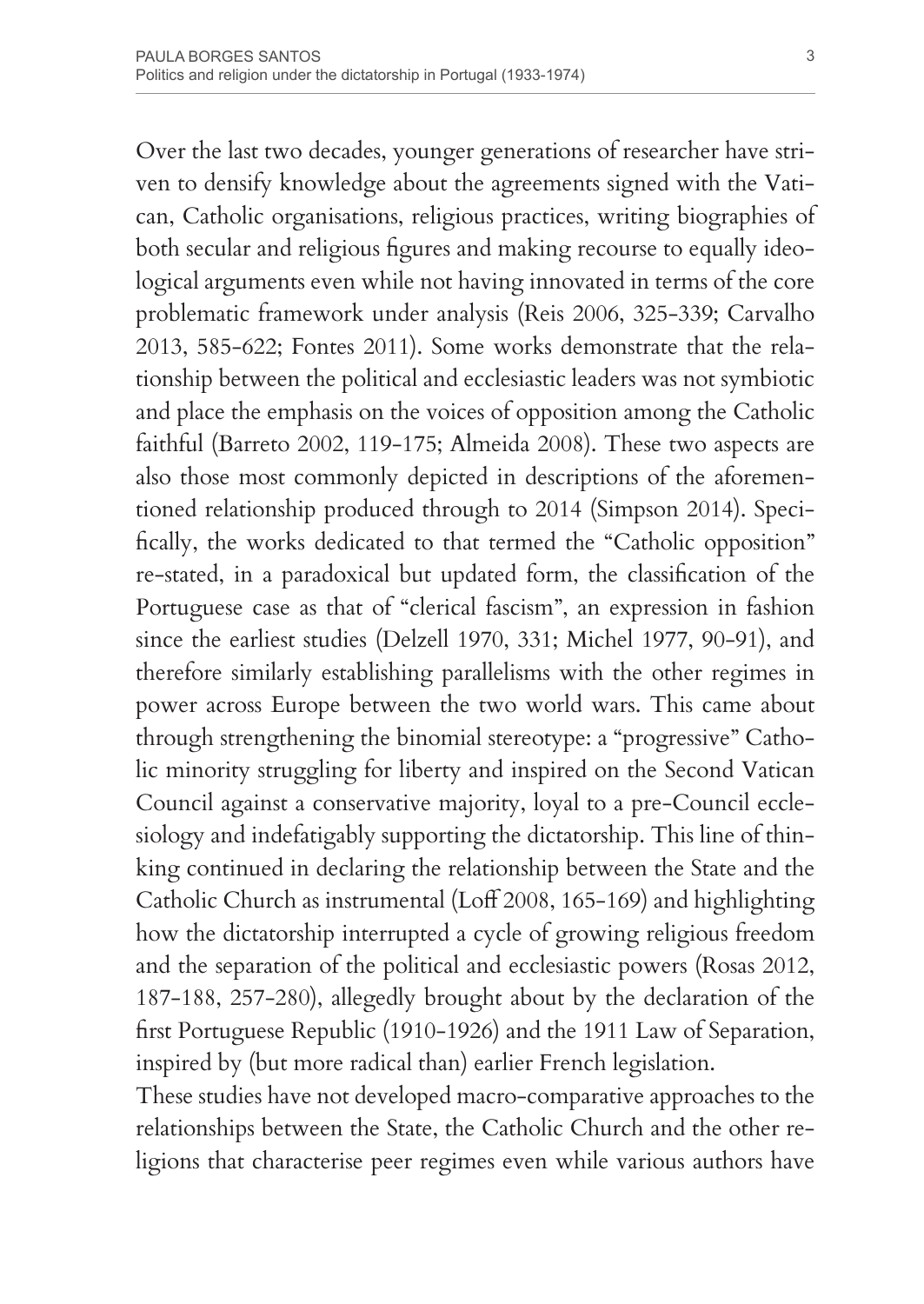generically dialogued, based on the bibliography, on the international circumstances, putting forward examples of features that define those institutional relationships (especially through observations of the concordats) or the internal relationships of international Catholicism in other countries (preferentially for the cases of Spain and Italy). One notable exception to this panorama is the study, informed and detailed, that Pedro Velez produced on the constitutions and political-constitutional doctrines under authoritarian, fascist and totalitarian regimes in the period between the two world wars. This author analyses these constitutional realities in exploring the idea that the constitutional determination defines the manifestations of religious expression and thereby defends that a similar constitutional order prevailed in Portugal, Spain and Austria, which he terms the «catholic states» (Velez 2016, 87-146). Other literature on the comparative dimension has arisen not from the field of history but rather from those of sociology, religious studies and anthropology, which in recent years have seen an expansion in studies approaching the Portuguese case, especially during the democratic period (from 1974 onwards), to analyse the relationships between religion and cultural diversity, religious identities and migrations or gender, models of secularization, involvement in international religious organisations (especially those dedicated to youth or charitable missions) and the relationship with Islamism (Vilaça and Oliveira, 2019). Along such paths, Portugal has accompanied the emerging international research agendas on religion, an area in which national historiography has demonstrated fewer results<sup>2</sup>. In effect, there has only been scant consideration of this theme that has, in Europe and Latin America,

<sup>2</sup> Currently in Portugal, contemporary history studies on religion have not been subject to new scientific projects or other research approaches (including, for example doctoral and master's degree theses), which would enable the identification of significant activities within this field. This reality was highlighted by the R&D 2017/2018 Unit Evaluation for the field of History and Archaeology by the national scientific policy agency, Fundação para a Ciência e a Tecnologia, in the current year of 2019.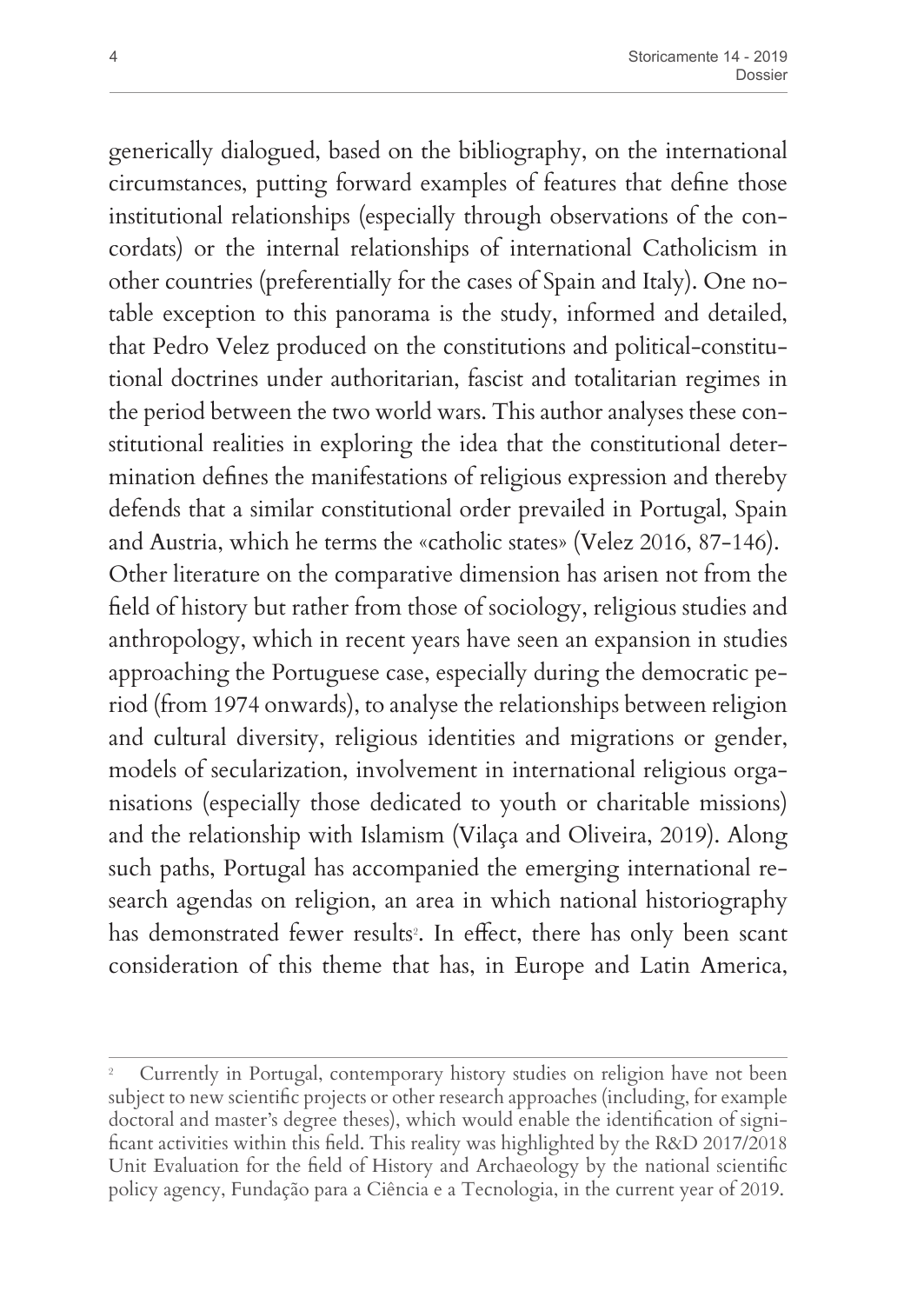occupied scholars focusing on the relationships between politics and religion under the 20th century authoritarian regimes and, in recent years, dedicated to analysis of the models of religious separation and regulation by the State, the relationship between the Catholic Church and the construction of the welfare State, human rights defence movements and decolonisation processes.

In the international literature, that written on the historical process of the relationships between the State and the Catholic Church under the authoritarian regime (1933-1974) arises from the syntheses published over the course of the 1980s and 1990s on this theme. From the outset, as these works incorporate only brief empirical research and their arguments are constructed from only some of the bibliography available, with an incidence on summary works (correspondingly not specialising in the relationships between the State and the religions or even in the history of Portuguese Catholicism), produced by the most prestigious and well-known international academics (Gallagher 1996; Manuel 2002).

In this article, which resumes the argument put forward in my doctoral degree thesis (Santos, 2016), I present a new paradigm for the relationships established between the Portuguese authoritarian State and the religious orders, especially the Catholic Church, which emphasises the experience of the redefinition of separation that the dictatorship brought about and that I compare to what was built up under republicanism as well as the persistence of secularism in the political and cultural debate over the course of the 20th century in Portugal. I seek to critically dialogue with the questions dominating interpretations of this theme but that are drawn from another analytical framework that I explain below. Indeed, the problem of the submission of the Catholic Church to the Salazar and Caetano regimes would actually seem artificial. Historically, we cannot conceal how, while the regal monarchic system persisted (from at least the 18th century through to 1910), the Catholic Church was, de jure and de facto, submitted to the State. It is similarly impossible to ignore that, following the declaration of the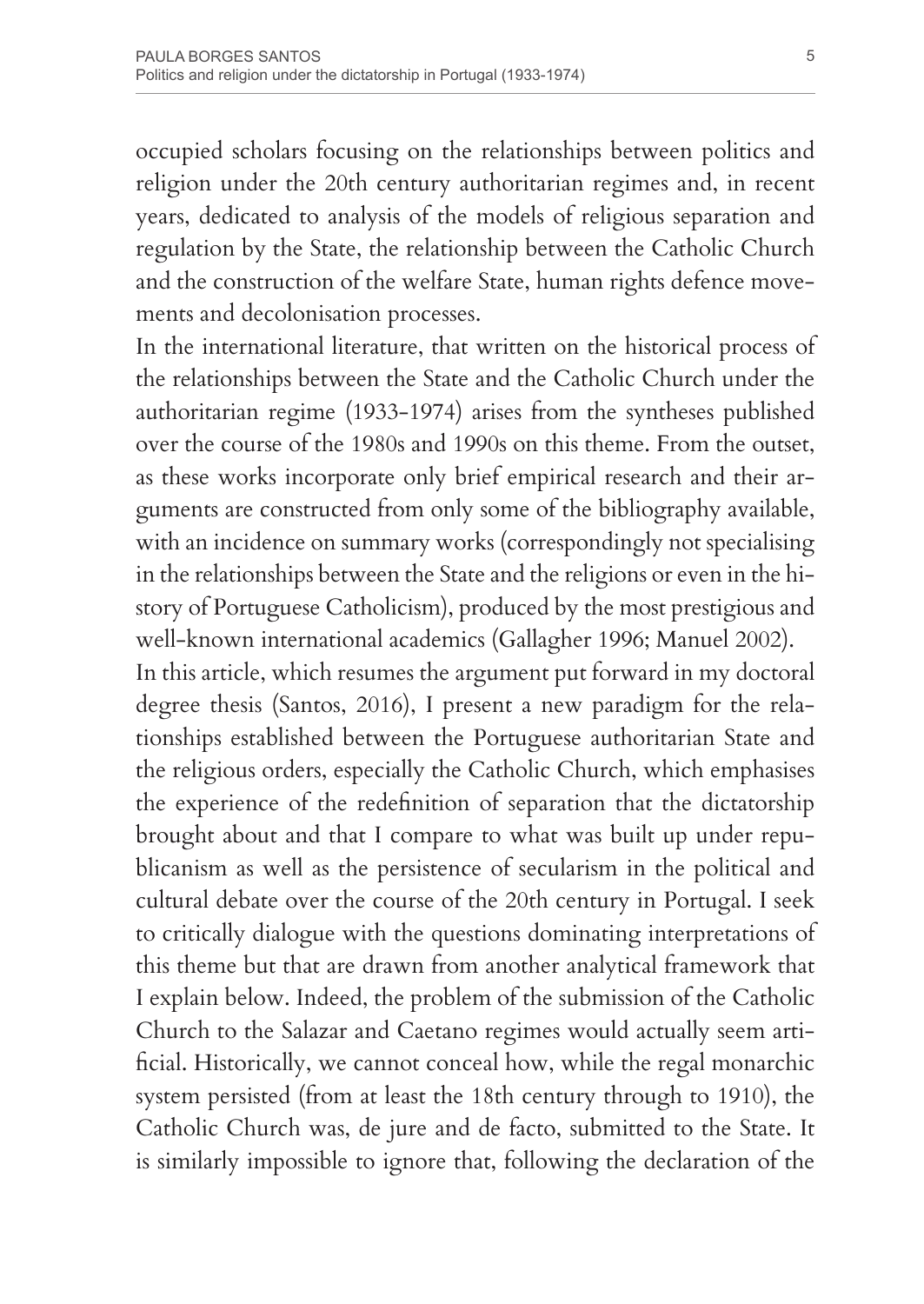First Republic, this subjection was not suppressed to the extent that the new political power, despite having brought an end to the confessional State and State religion, nevertheless established a model of separation that not only favoured *libertas ecclesiae* but also contrarily maintained religions under State administrative control (Moura 2004; Seabra 2009). The changes enacted after 1918 fell short of those necessary to overcoming these limitations and allowing the Catholic Church only to obtain indirect recognition of its juridical status (Matos 1999). Hence, in a diachronic observation that runs through to 1974, we may state that, under the *Estado Novo,* the Catholic Church obtained a never before experienced level of autonomy. Furthermore, the concordat regime established in 1940, irrespective of the juridical-political complexity of the national situation over subsequent decades, demonstrated a capacity for resistance and adaptation that ensured its longevity, as indeed Jorge Miranda has already detailed<sup>,</sup>.

Ascertaining whether or not the Catholic Church provided legitimacy to the authoritarian regimes of Salazar and Marcelo Caetano was also not a core problem in my study. There is no single response to this question. With the authoritarian regime having opted for a paradigm of autonomy for the Catholic Church, this prioritised respect for the already established powers (thus, in line with a strategy of *ralliement* as suggested by Catholic doctrine ever since Leo XIII) and correspondingly extending collaboration especially because, from an ideological point of view, including the ideals for structuring society, there was both an affinity and a convergence of positions. This positioning of the Catholic Church, identifiable above all during the episcopate of Cardinal Cerejeira (1928-1971), also arose from the perceptions that the ecclesiastic authority held of the political and social projects of the regime's opposition as less favourable to accommodating the autonomous

<sup>3</sup> Only in 2004 did Portugal sign a new Concordat with the Vatican: Miranda 1993, 69.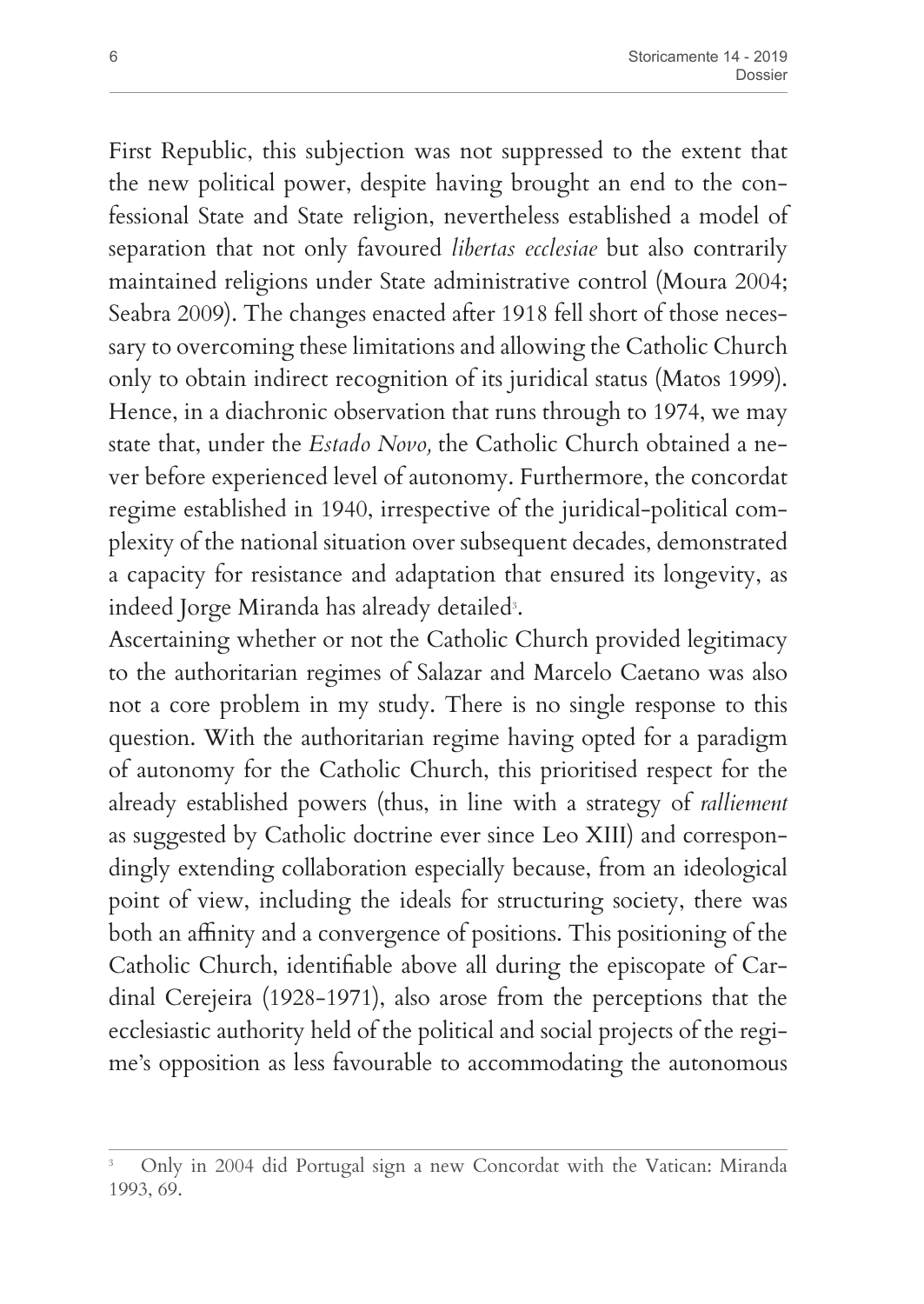spaces that the religious institution had gained under the *Estado Novo*. In the final years of Marcelismo, following the nomination of António Ribeiro as Patriarch of Lisbon, this position of the ecclesiastic institution towards political power was steadily eroded with the new Bishop of Lisbon adopting an attitude of greater independence towards the civil authority. For this positioning, the new cardinal drew heavily on the strategy elaborated by the Vatican for Portugal with the Holy See seeking to prepare the Portuguese Catholic Church for the arrival of democracy with the evolution of the regime towards some type of pluralist democracy deemed as inevitable (Santos 2005), especially after 1970.

Within the scope of the history of dictatorial political institutions, I sought to capture the formulating of political decision making for the sectorial policy towards religion in accordance with the triangular relationship between: the government, the legislative body and the ecclesiastical institutions. While on a lesser scale, this also attributes value to the public debate then ongoing in the Portuguese national press, both confessional and non-confessional, around the normativity making up the aforementioned policy. I also especially took into account the importance of three aspects: one, the cultural dimension of the law and the influence of legislation on the articulation of the State with confessional interest groups; second, the competition and struggle that took place within the interior of the ruling political class and its support base that featured both believers and non-believers; third and finally, negotiations in demonstrating how this was the instrument most commonly applied by these dictators (Salazar and Caetano) in order to achieve their objectives.

This approach also derives from the nature of the dictatorial regime in Portugal. While this is not the place for any detailed elaboration, I would make due reference on the grounds that this clarifies the construction of the analytical options hereby taken. Departing from the classification that Barbara Geddes proposed for the Portuguese dictatorship, which she terms, in keeping with her typology for authoritarian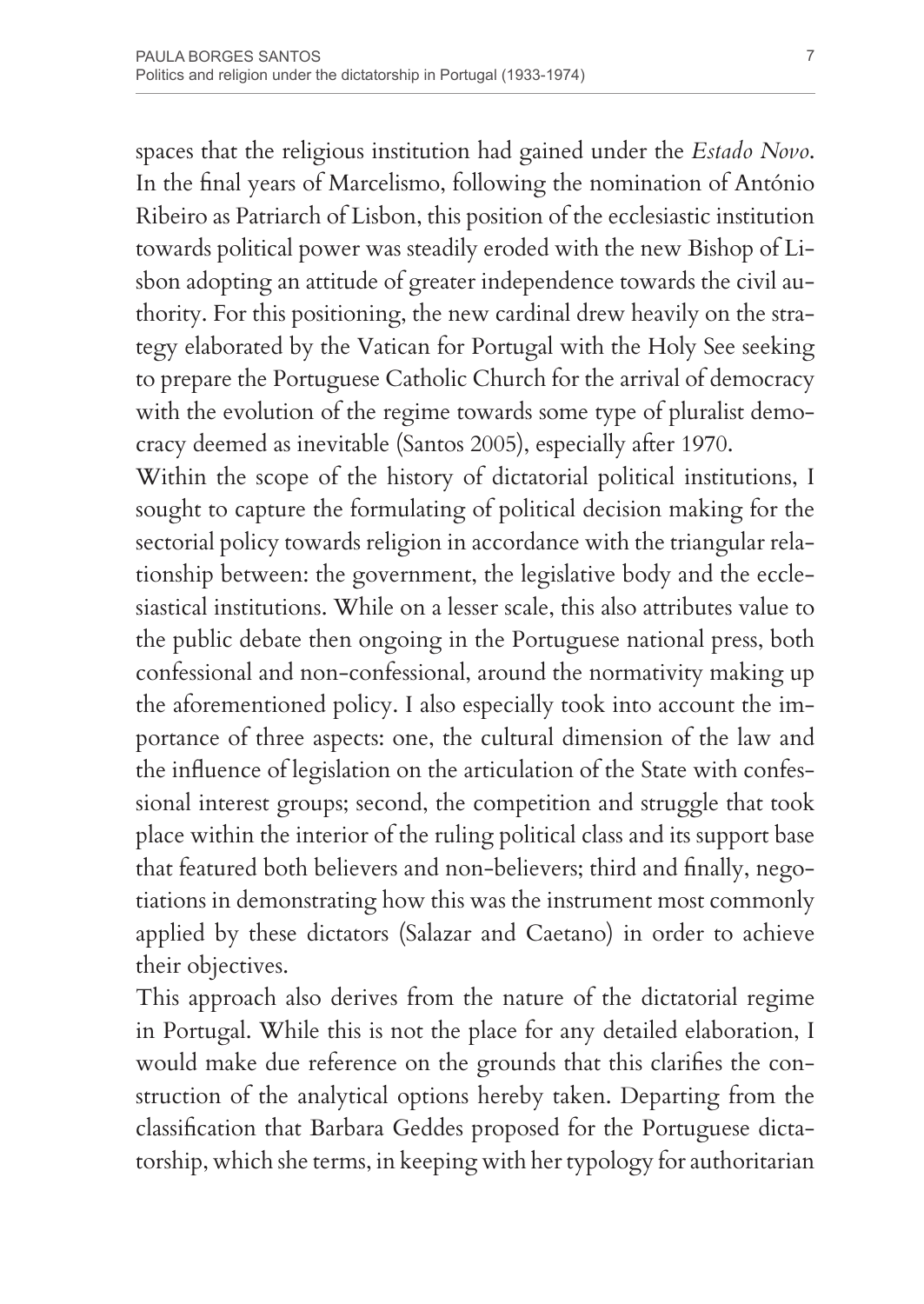regimes, a case of personalist authoritarianism (Geddes 1999, 121-123, 132) even while having been a single-party regime. In conjunction with this characterisation, I draw upon the explanation highlighting the leader's control over access to power and its maintenance: Salazar, a prestigious civilian on account of his status as university professor and a recognised supporter of Catholicism, emerged from a struggle for power between rival factions and only took on an authoritarian leadership style after fully and really grasping the role he had taken on. He conserved the united front of his government, limiting initiative in political decision making to party-members and developing a continuous form of monitoring the political situation and the opposition through both formal and informal means, which included diverse facets such as the suppression (or mitigation) of fundamental freedoms and the launching of infrastructures for repression incorporating censorship and the PIDE political police force.

Within this framework, there nevertheless emerge other characteristics lacking in the interpretative proposal from Geddes but purposefully theorised by Jennifer Gandhi in a series of studies that I not only consider add to our understanding of the Portuguese dictatorship but are also highly useful for analysis of the sectoral policy formulation undertaken by these regimes. I here refer to – as the first characteristic – the high level of institutionalisation of the self-designated *Estado Novo.* This reflects in the publication of the Constitution, immediately in 1933 and its successive revisions through to 1971; in the existence of numerous institutions identified as holding specific functions (some new, such as the single party, others reformed and adapted to the new principles of governance, such as the legislative bodies themselves, institutes, inspection services and many others) and subject to the idea of undertaking institutional reforms; regularly staging elections (even if non-competitive); or the intense normative production associated with the incremental expansion of various public policies. While no institution configured any hegemonic space in the political system,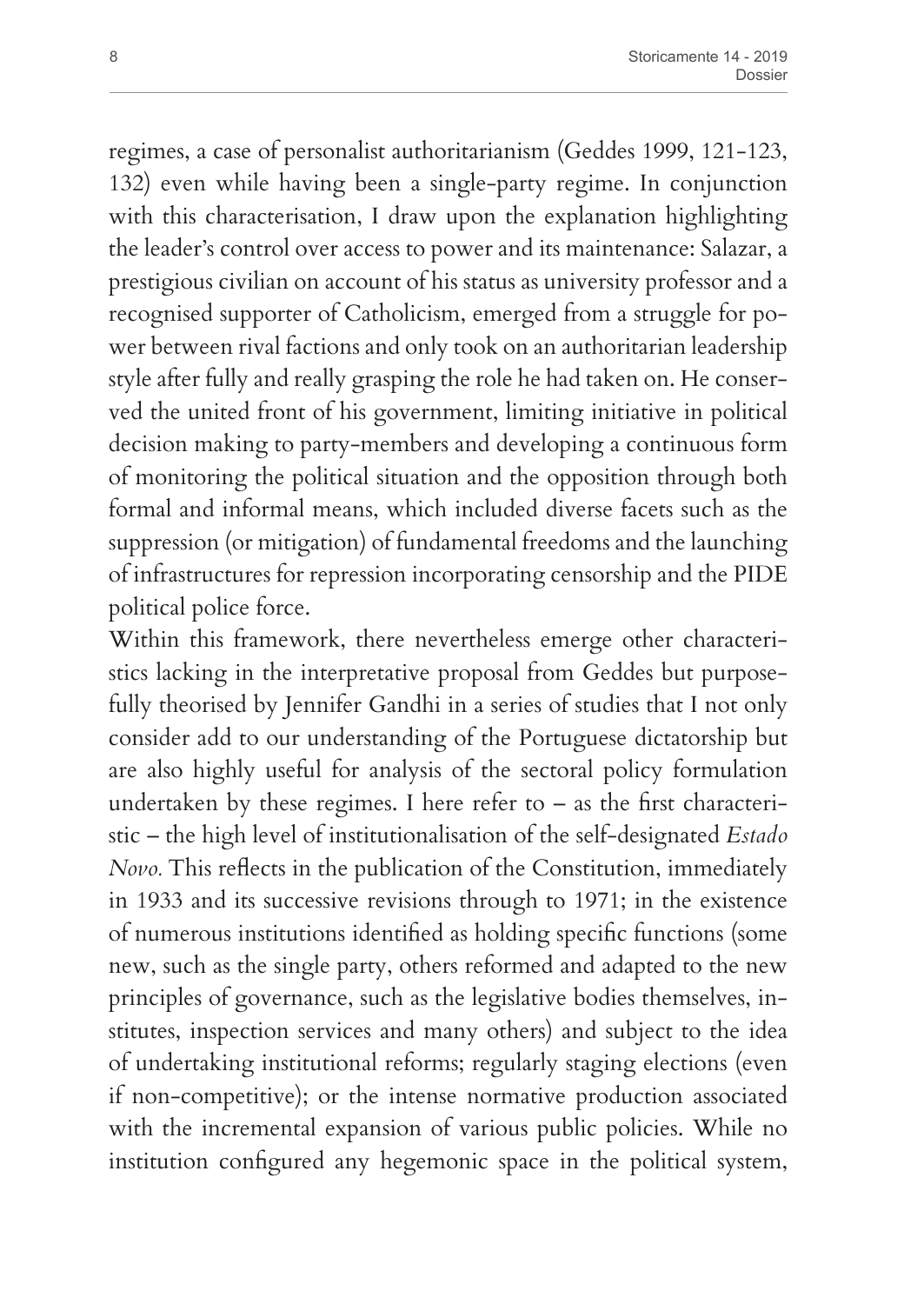with each retaining their own spheres, especially those that took an apparently democratic appearance (such as the National Assembly and, in certain aspects, the Corporate Chamber), they served – the second characteristic – the needs of the leaders, Salazar and Caetano, guaranteed cooperation in order to ensure their directives got enacted and thus expanding their political base. The empirical observation that supported this study enables confirmation of what Gandhi and Pzeworski concluded for the authoritarian regimes that emerged in the post-1945 period (Gandhi and Przeworski 2006); that participants in the inner workings of these institutions, with differing levels of identification with the regime, might be able to reveal their aspirations, preferences and interests (while nevertheless accepting the internal rules that regulated the prerogatives and functioning of the respective institutions) without having to take up a position in opposition to the ruling power.

# **Five principles for the model of State and Church separation under Portuguese authoritarianism**

The Portuguese authoritarian regime brought about a significant transformation of the institutional relationship between the State and religious entities, especially the Catholic Church. This transformation arose out of the new solutions attempted for the organisation of the State, which were the fruit of the political conflicts and disputes among rival interest groups that extended throughout the dictatorship. The model for relations between politics and religion was debated within the framework of establishing interconnections between the State and organised social interests as well as between the State and individuals. The options, at least as regards those put into practice in this field, fell under the auspices of public law in general and constitutional law in particular. They also determined exclusively political dynamics that were, to a greater or lesser extent, a complement to the normative framework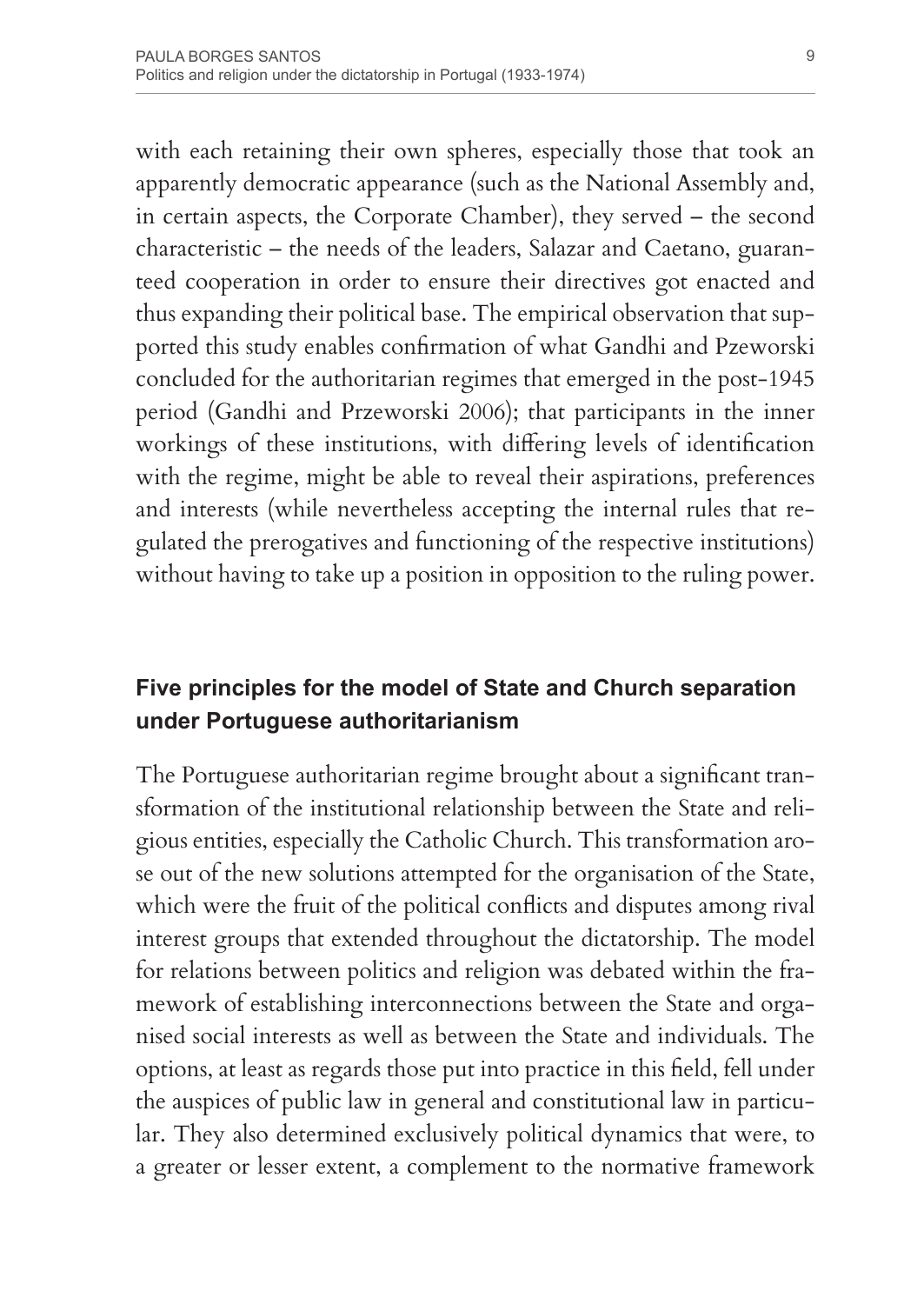surrounding religious issues. Through amalgamating these different components, the course of the *Estado Novo* saw first the inauguration and then the consolidation of a phase of important alterations to the interactions between politics and religion, which might be termed the *second separation*, characterised by constitutional interpretations of a more favourable nature to the organisational autonomy of the Catholic Church through the signing of the Concordat and the Missionary Agreement of 1940, afterwards progressively regulated, and the approval of the first Law of Religious Freedom (1971), which took into consideration the non-Catholic religious social field.

As may thus be understood, the *second separation* intentionally stands in opposition to the first attempt at separability, or the first separation, which took place between 1910 and 1933, determined by certain measures enacted by the Provisional Government, the institutionalisation of the 1911 Law of Separation and its subsequent alterations as well as by the "juridical statute" decree of June 1926. We would recall that this later legislation, irrespective of its approval within a climate of far less State opposition to religion, with a reduction in the conflictual nature of the relationship between the civil and religious authorities, and at a time when the government actively sought to meet some of the leading complaints made by the Catholic Church, did not however denote any rupture with numerous outstanding problems, both theoretical and practical, faced in terms of the relationship ongoing between the State and the Catholic Church in particular but also religious orders in general, specifically as regards the statutes for religious groups.

In contrast, the distinctive characteristic of the *second separation* stems from changes in the juridical, political and cultural framework that led to religions gaining autonomous status in keeping with their own needs even while conditioned and subject to the general interests of society that in itself justified the regulation of their rights being imposed by the framework of State governance. In comparison with the first separation, the political power as regards direct interference in reli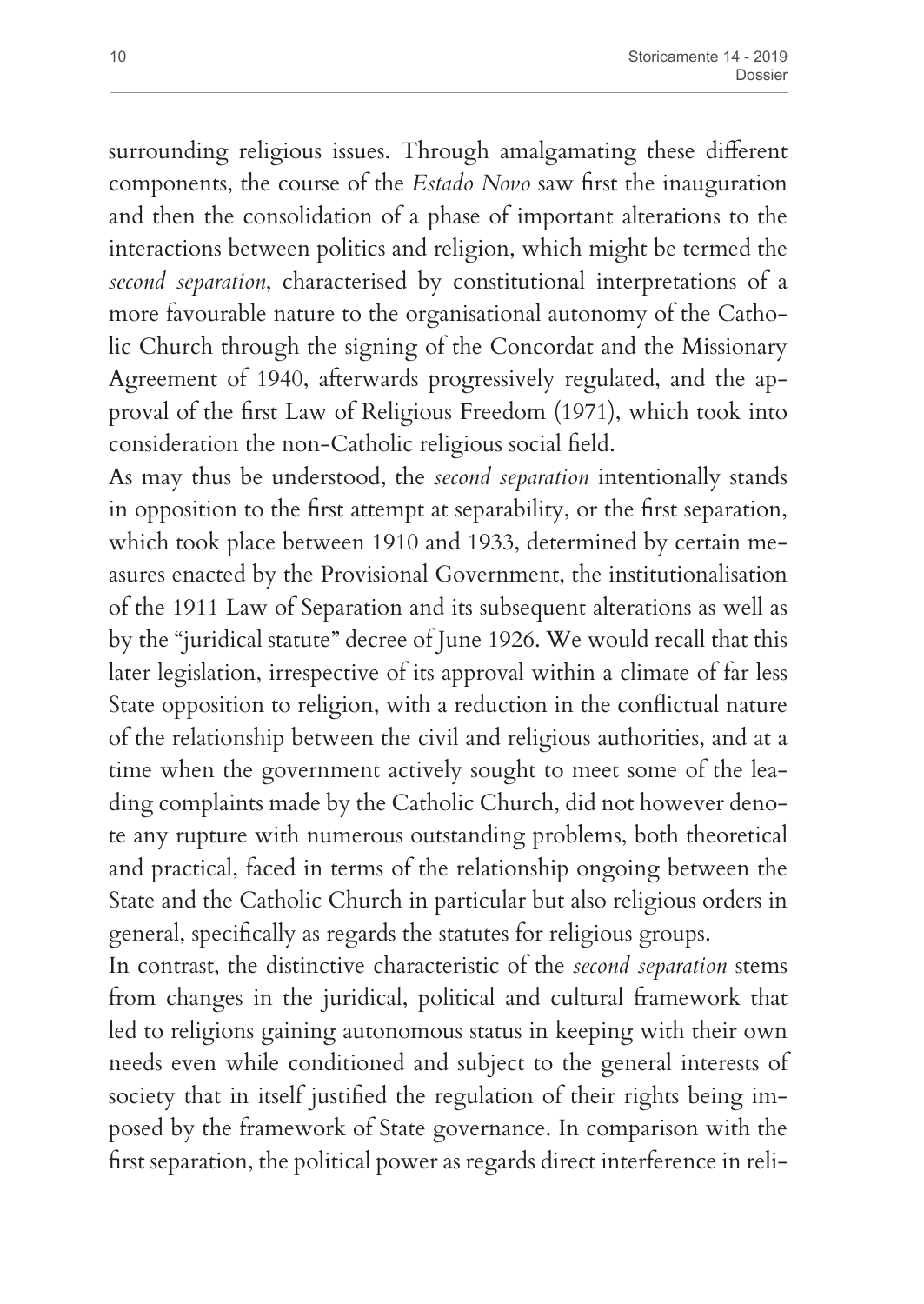gious affairs was substantially reduced, specifically curtailing the State's powers of inspection. In effect, these powers of inspection were no longer applied to determine the statute of the Catholic Church and the nature of their organisms nevertheless remaining effective as regards the social activities of Catholic institutions in the fields of education, teaching and welfare. There was less progress in the case of minority religions with the State retaining a supervisory attitude as regards the recognition of local communities and some religious associations that the 1971 Law of Religious Freedom combined with the scope for attributing juridical status to organised religious groups.

There were four different facets that guided and structured the behaviours of the political powers towards religion over the 1933 to 1974 period. They themselves incorporate the maximum doctrines of power whether or not based on existing legal precepts.

# *The non-confessional principle of the State*

Firstly, there was the non-confessional principle of the State. As Salazarism emerged out of the various political-ideological currents that underpinned the institutionalisation of the regime in 1933 $^{\circ}$ , there was a broad consensus as regards the need to update the model of separation between the Church and State. This process did not spurn recollections of the experiences of the first separation that focused on the persecutory dimensions of religion, particularly of Catholicism as the State sought to act to modernise institutions and society. As an aside, we would mention that the inculcation of this memory, as an experience

<sup>4</sup> The idea that within the internal scope of the Portuguese dictatorship there were various political-ideological currents in support of the regime, which I apply here, has been broadly studied in Portuguese historiography and gained a growing consensus. One of the authors making the greater contribution towards characterising these various sensitivities was Fernando Rosas, who himself appropriately designated the grouping as «the viability providing platform of the rights». Rosas 1994, 164 ss.; Rosas 2004, 81-98. Some of these political currents have been subject to thorough characterisation, see: Ferreira 1992, 155 ss.; Pinto 1994.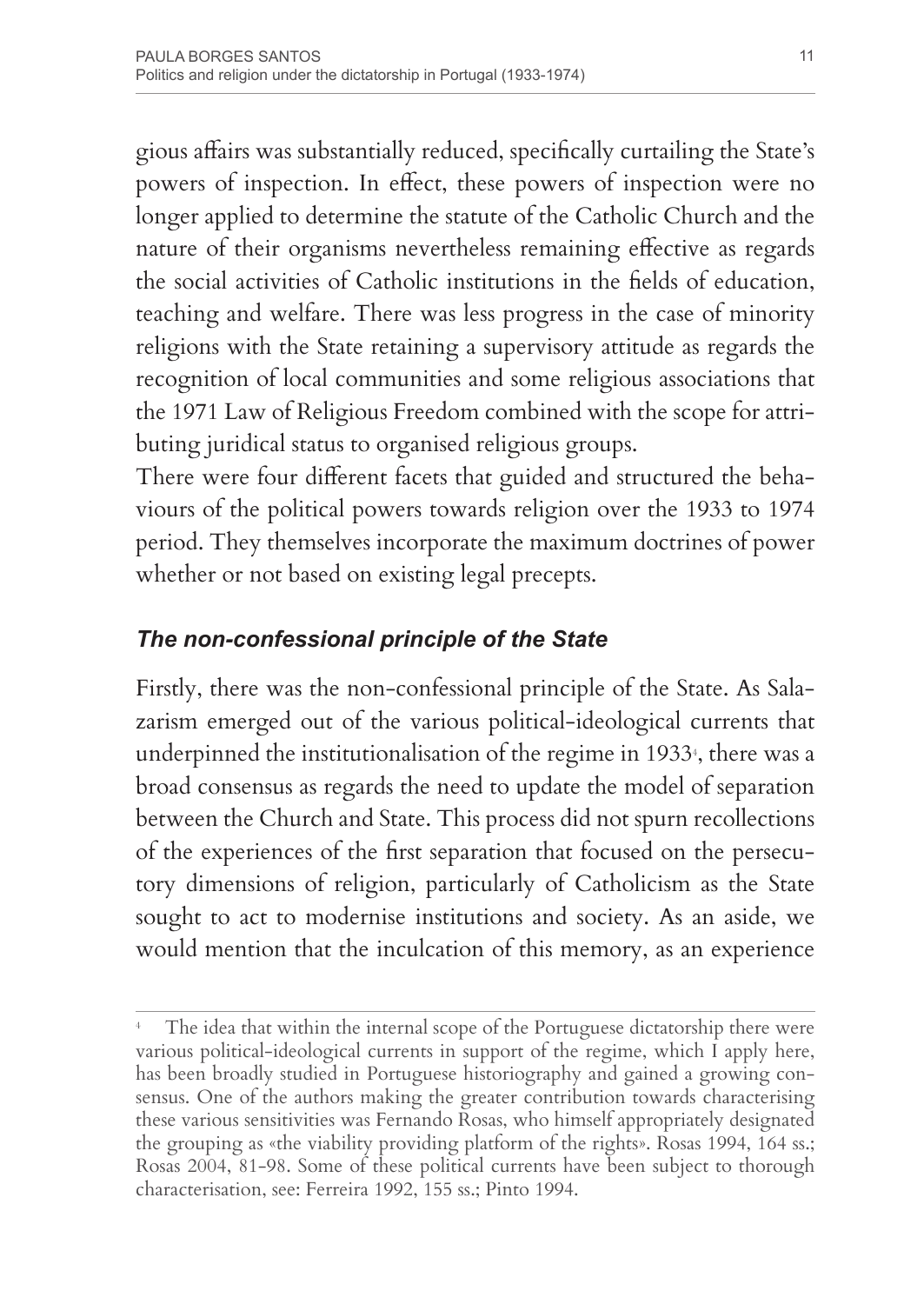of conflict in the collective national imaginary reached so deeply that, even after the fall of the *Estado Novo*, during the democratic transition (1974-1975), the adjustment in the relationship between the State and the Catholic Church took place within the framework of avoiding «the errors of the First Republic» despite not actually returning to questioning the principle of separation (Santos 2016). Such a generational motive justified the perceptions of the first separation having been of greater importance to Salazarism than to Marcelism. In fact, through to the late 1950s, among the ruling classes, the public administration, the ecclesiastic authorities and the leadership ranks of the various Catholic organisms and entities, there remained those who had witnessed the troubled Republican period and had been engaged in (in some cases more than in others) some of the events that had fed the confrontations among the public powers and the ecclesiastic institutions of that time. Such a circumstance would certainly have influenced the psychology of both the political authorities and their religious peers both in terms of the ways they mutually treated each other in the negotiations and talks they participated in and justifying the taking of such attitudes not only out of resistance but also in the search for an equilibrium.

Out of that comparison with events under the First Republic, the authoritarian State did not have any intention of substituting either religion in general or Catholicism in particular and opted not to demand the absolute subordination of Churches to political power and hence rejecting a hostile model of separation. The conflict underlying the configuration of this separability was overcome by the development of a new State attitude towards religions. Interested in the pacification of its relationship with Churches in general but especially the Catholic Church, the State sought to bring about a social peace in which religion no longer emerged as a polarising factor. Within this scope, there came about a collaborative separation in which the State, understood as the representative of general interests and sovereign over all other institutions located within its territory, did not abdicate from triggering practical mechanisms that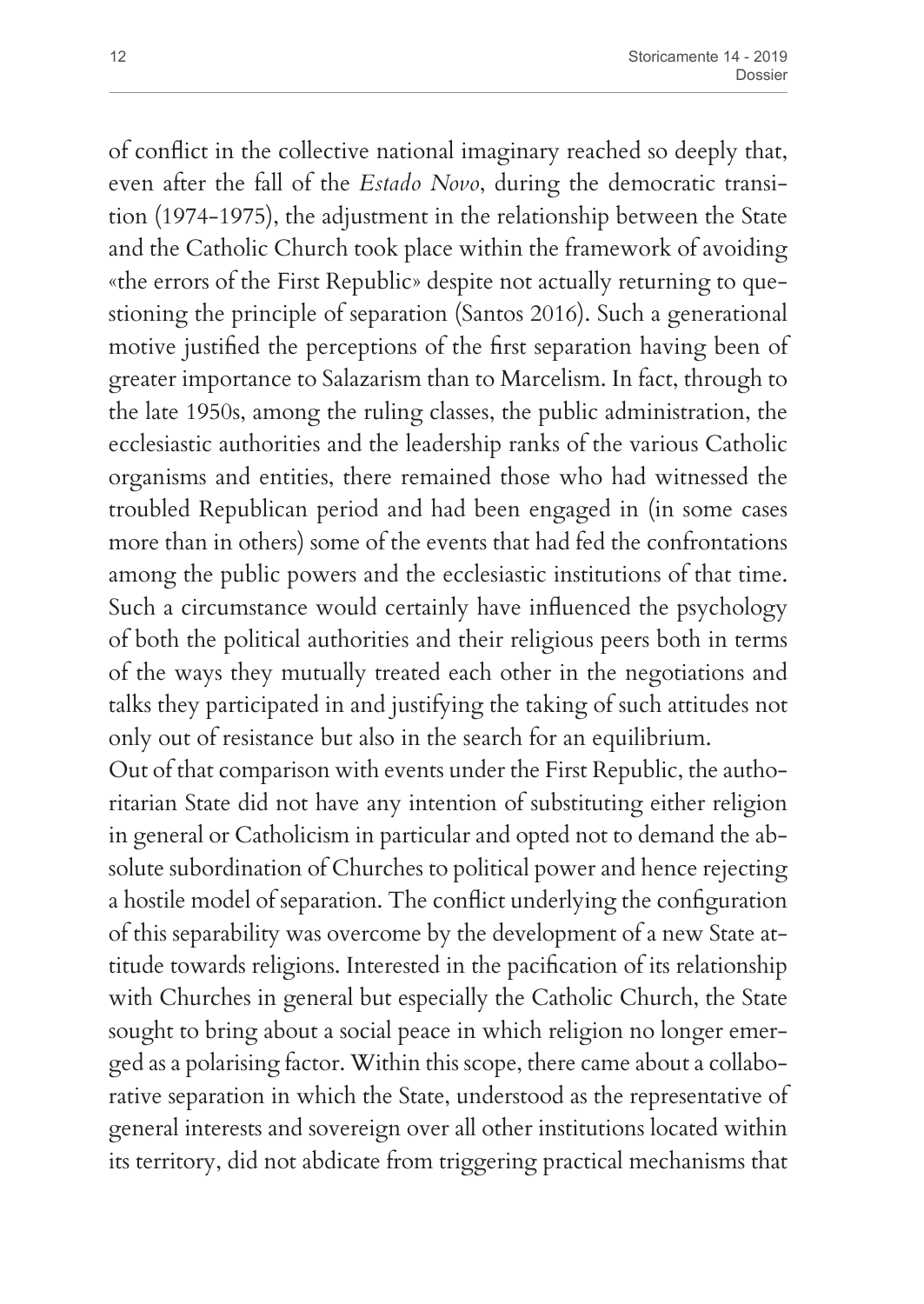enabled the inspection of religious activities but that also incorporated an awareness of certain facets of *libertas ecclesiae*. This thus favoured the effectiveness of the institutional dimension of the Catholic Church and including launching experiments over means of reciprocal cooperation without ever endangering the political sovereignty of the State itself. Any tendency towards favouring ecclesiastic sovereignty got rejected by the political power and furthermore dispelled the consideration of religion as a legitimating source of civil power.

Nevertheless, this question remained far from consensual throughout both Salazarism and Marcelism. The confessional role of the State was defended among some Catholic sectors, some with monarchist tendencies. The tensions and divergences elicited by those who defended, for example, the introduction of the name of God into the political constitution gained in visibility precisely at the defining, constituent moments of the post-war regime (1951, 1959 and 1971). Through to such times, the sectors that shared the ambition of seeing the principle of the non-confessional role of the State rejected had been more focused on the possibility of abandoning the regime of separation and evolving into a regime of moral union. Despite never giving up on a confessional State, the political power did not give up on Catholicism as the cementing historical-cultural tradition and framework of social moral reference. Indeed, to this extent, the State would allow for functionally confessional practices in public education across the levels of primary, elementary, secondary and technical school teaching.

### *The principle of a specific normativity for the Catholic Church*

Secondly, there was the establishing of a specific normativity for the Catholic Church. The idea of a "historical" Catholicism, transformed into the core identity facets of a nation and the consideration of the sociological weighting of Catholicism, enabled the political authorities to bestow privileged treatment upon the Catholic Church. The religious authority, especially during the episcopate of Cardinal Cerejeira, did not reject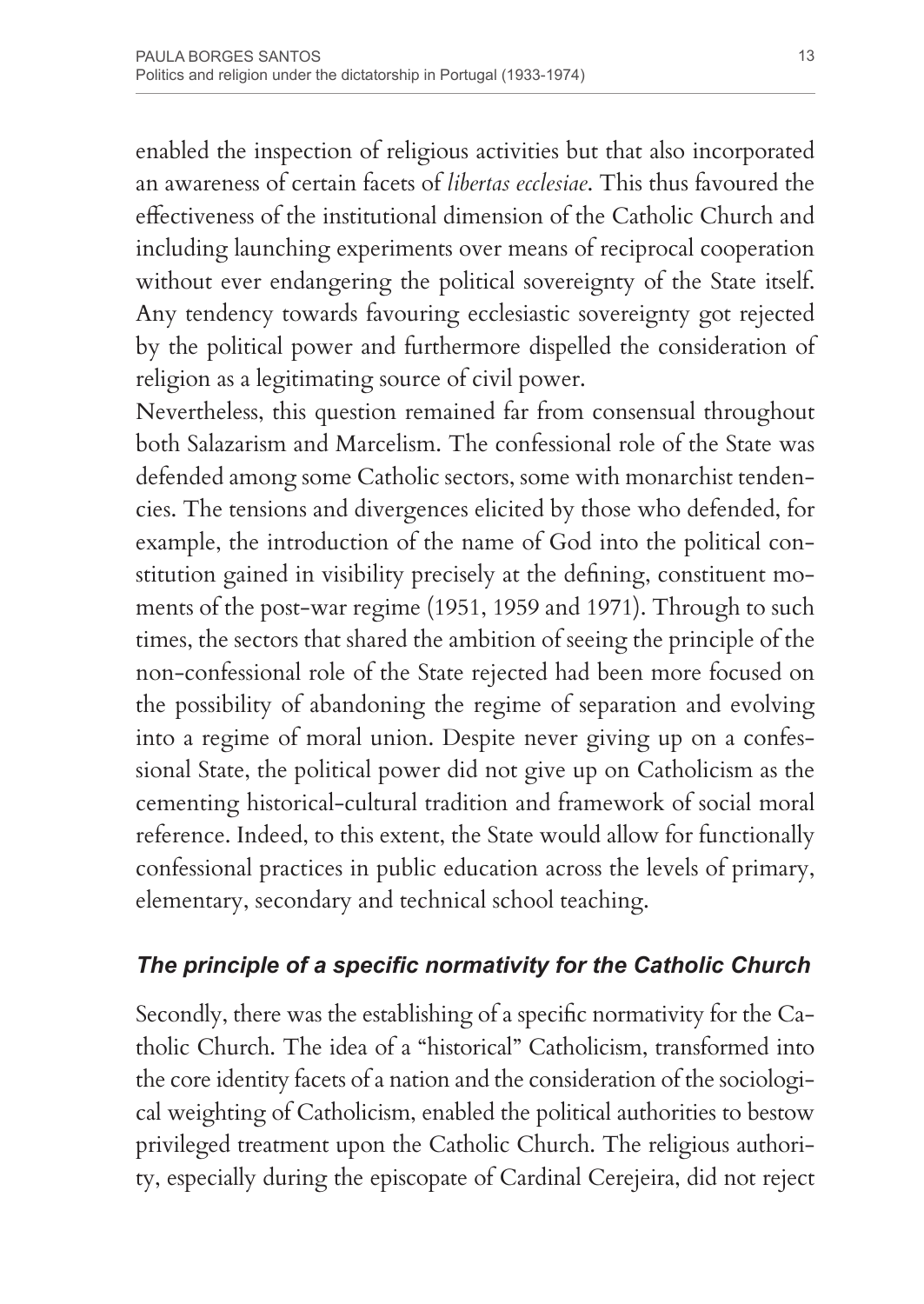this concept that the Catholic Church was integrated into the nation. This reason served to legitimate, from the perspective of the ecclesiastic hierarchy, the State extending its protection to ecclesial institutions and ensuring the conditions for their expansion in social and public life. However, while considering the Church to be the "promoter of moral unity" and the "supervisor of all social activities in keeping with the common good", the State did not entirely correspond to the expectations of the religious authority. The relationship with the Catholic Church incorporated an inherently latent tension to the extent that the State advanced in its function of coordinating every social aggregate and with religious entities correspondingly falling under the spotlight. In taking on the provision of services deemed sufficient to provide the material and cultural basis necessary for each citizen to participate in the public life of the country, the State above all entered into competition with the welfare support and educational initiatives of the ecclesial institution. Understanding itself as a founding instance of the social, in conjunction with the State, the Church did reveal difficulties in accommodating itself to the corporate project as this underwent development. In striving to preserve its own autonomy, the ecclesial institution reacted to the contents of the corporate model as they came into effect to a greater extent in the economic and social dimensions than in the political field in putting forward and attempting to implement the guidelines handed down by the Church's social doctrine in formulating its responses to the diverse and different economic and social problems. The historical process of drafting the legislation designed to regulate the social dimension of the Catholic religion duly reflects this framework. Without constitutionalising all of the principles demanded by the Catholic Church or dispensing with inspecting its activities through means of ordinary legislation, the political rule was sensitive to the establishing of a specific normativity for the majority religion. To this end, the Portuguese State engaged in its relationship with the Vatican in a logic inherent to the solutions chosen for reaching agreement on the concor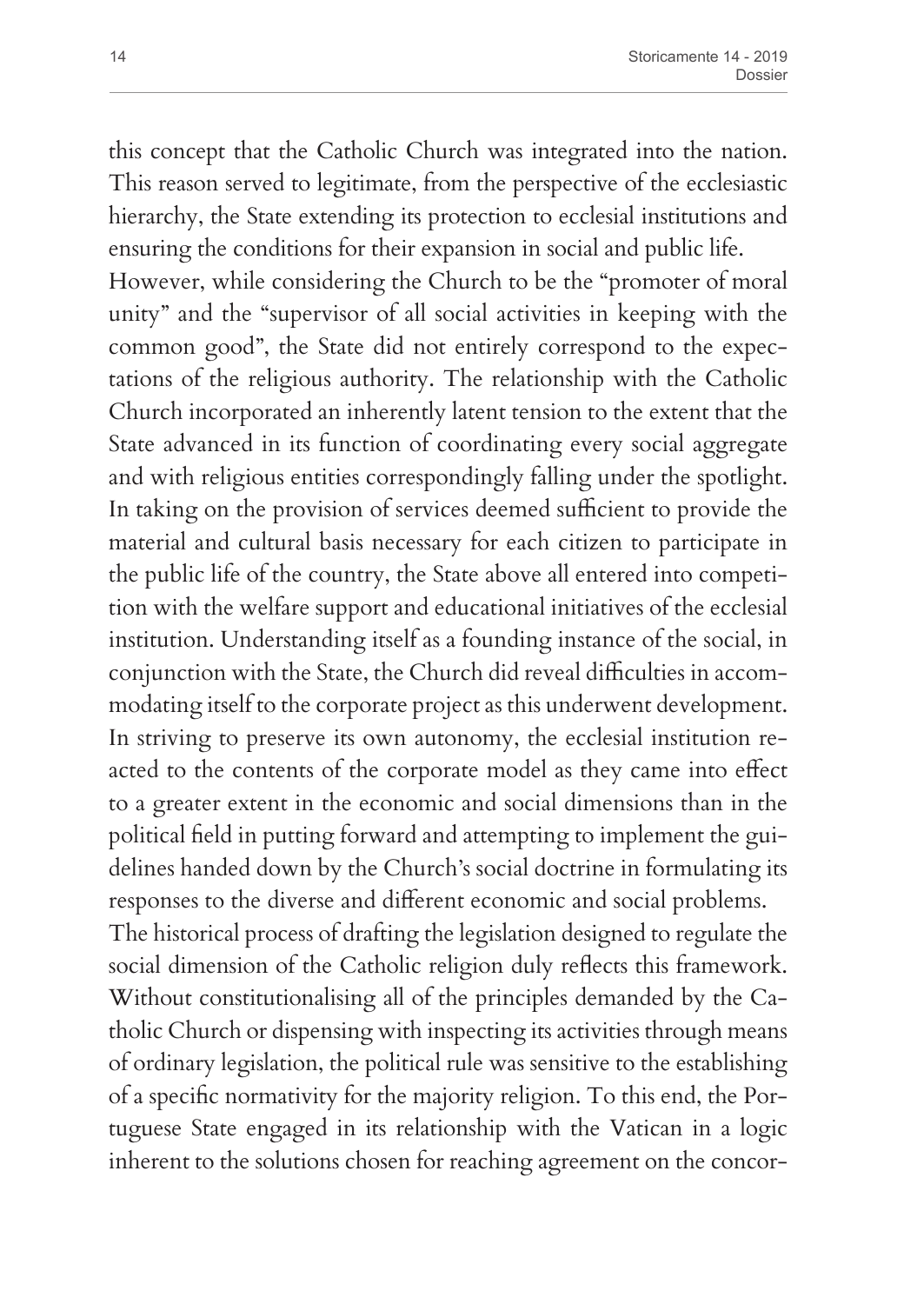dat. By extension, this also meant, at least to a certain extent, the State promoting connections between the national Catholic Church and the Holy See. Within this scope, there was the frequent sounding out of the position of the religious authorities on the content of draft legislation even prior to its publication and even extending to jointly drafting some legislation. In reality, this happened both before and after the signing of the 1940 concordat agreement even while the need for regulating the precepts of the concordat had favoured the welcoming of the principle of normative bi-laterality and furthermore fostering the idea of reciprocal cooperation. From 1960 onwards, there was the occasional publication of legislation that, in displaying a deeper understanding of the rights of the Catholic Church, somewhat pre-empts a coactive model of separation that would undergo consolidation within the later democratic context. However, over these years, what lacked for the consummation of the relationship between the State and the Church was the recognition of the value of pluralism and how this would be intimately bound up with the effective exercising of religious freedom.

### *The mitigated principle of religious freedom*

Thirdly, there was the mitigated principle of religious freedom. The political constitution enacted in 1933 stipulated the preservation of religious liberty that did not, nevertheless, correspond to any effective supervision and oversight of religious freedom according to the current meaning of this term. This reality, furthermore, did not represent any novelty in comparison with the reality prevailing throughout the period from 1911 to 1933.

The constitutionally enacted principle of religious freedom was, from the outset, contradicted by the way in which the State regulated other aspects of religious phenomena as well as other liberties and freedoms. Salazarism accommodated and tolerated religious diversity, but no relevant support was provided by the State towards the institutionalisation of minority religions without any recognised juridical statute and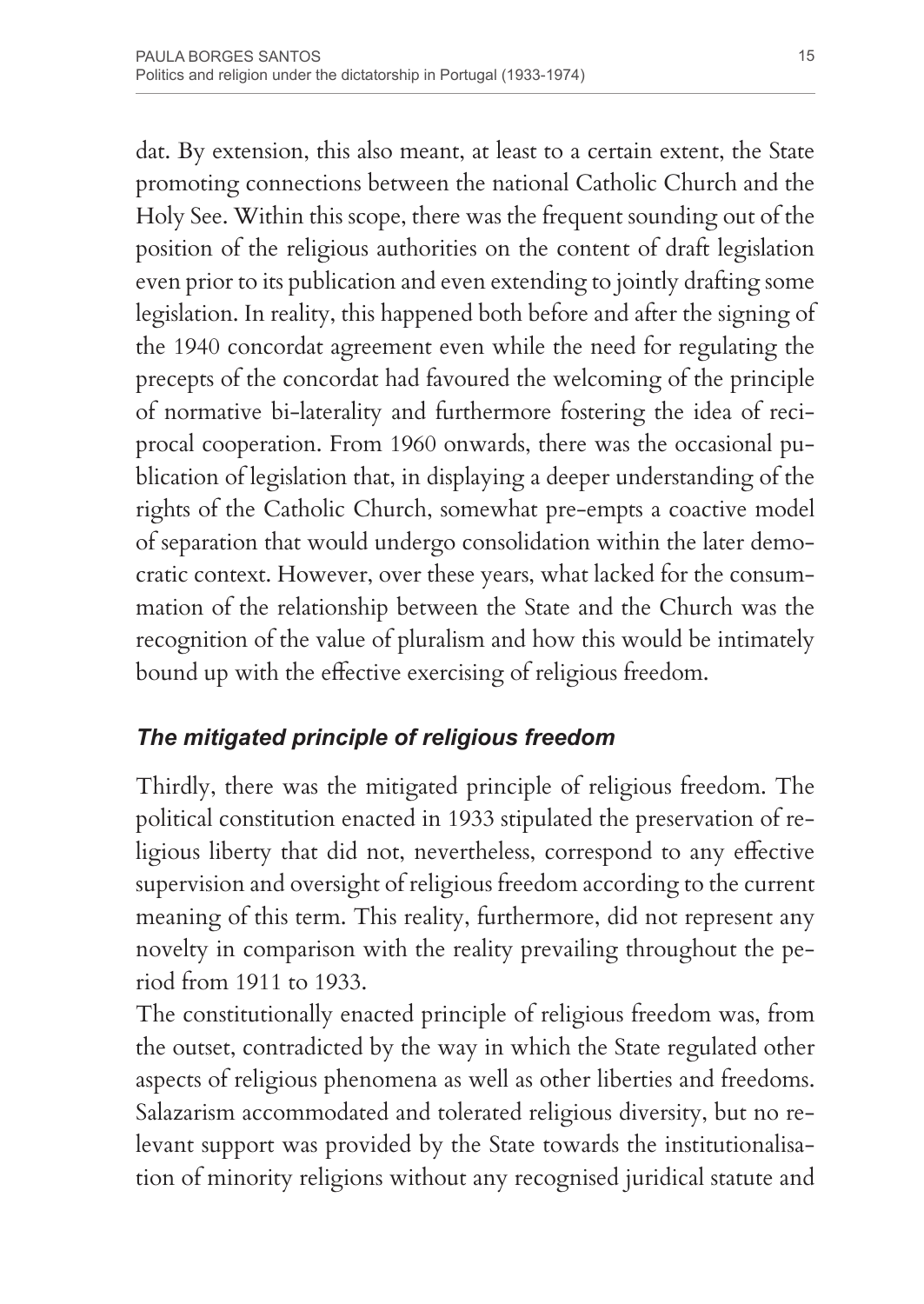conditioned to survive under a purely de facto regime and correspondingly subject to the discretionary whims of the State administrative bureaucracy. For such religions, there was always a deficit in legislative regulation. Only under Marcelism did this problem receive political consideration through the launching of a new phase in the planning of religious freedom in Portugal whether in terms of the alteration made to the constitutional text approved in 1971, which valued the principle (restoring the institutional dimension of the freedom of organisation to all religious confessions even while the constitutional approval of an individual dimension to religious freedom remained lacking alongside the inviolability of religious beliefs and practices), or through the publication of the law on religious freedom.

# *The principle of Executive primacy in the regulation of religious phenomena*

Fourthly came the understanding that the Executive held the preponderant role in regulating the social expression of religious phenomena. The government thus held an overwhelming and preponderant role, and particularly through the President of the Council, in formulating the regime's religious policy as was indeed the trend reflected in the formulation of policies for other sectors by this authoritarian State. The explanation for this arises out of the very conception of political organisation that facilitated expanding the sphere of government intervention through its legislative powers. This also resulted from the model of incremented political coordination implemented by Salazar and then continued by Marcelo Caetano with its *maxim* fundamentally established by the non-existence of any executive political responsibility towards the National Assembly and therefore highlighting the idea of the President of the Council as the primary decision maker, advised by his ministers who were more there to provide technical competences than political counselling with the assistance of the Corporate Chamber, another source of technical competences and skills. This reality,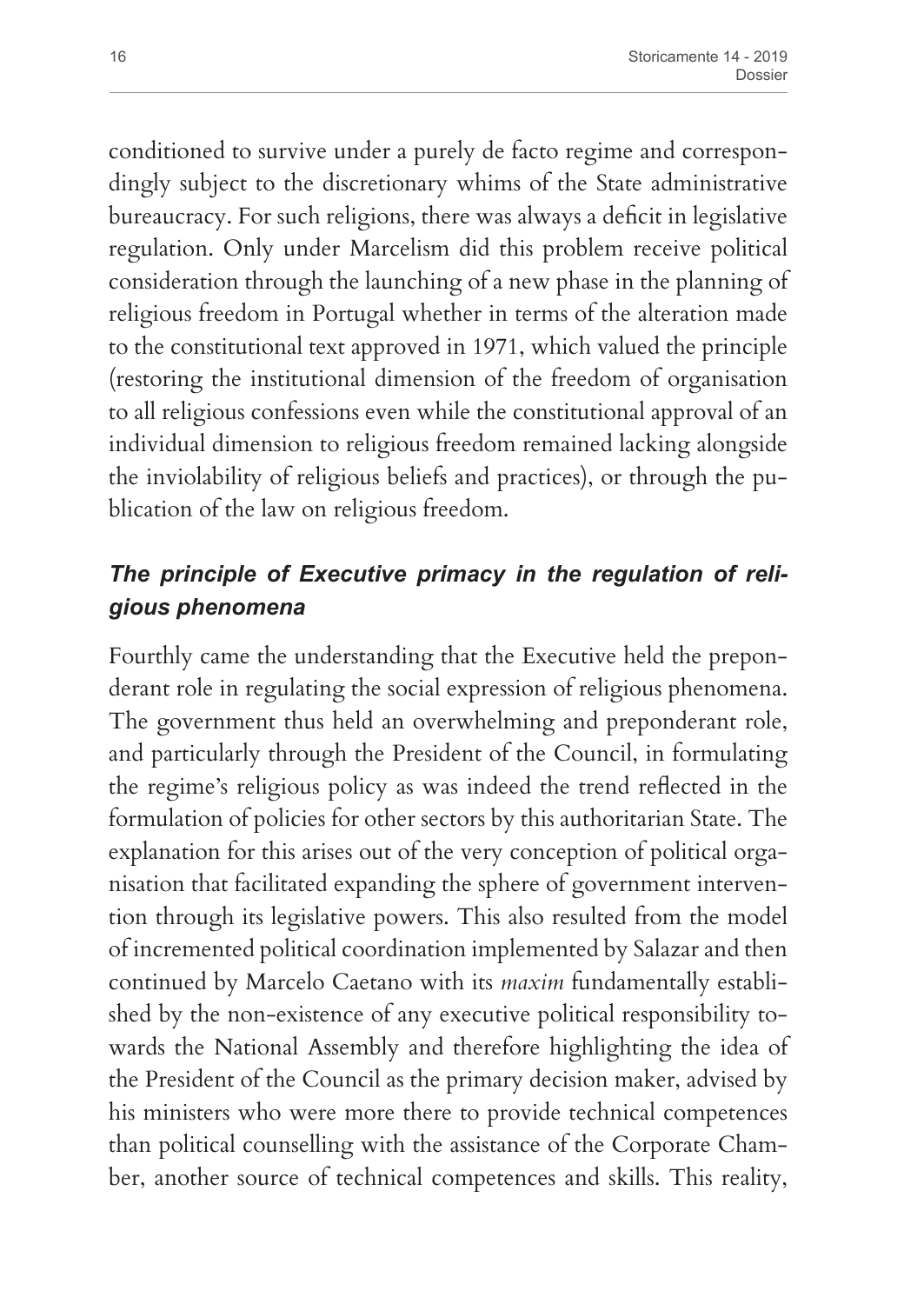despite being dominant, did not prevent some legislation undergoing preparation and development on the initiative and under the responsibility of this or that minister. Normally, this aligned with the extent of autonomy that ministers were able to build up for themselves and with the head of government nevertheless still holding the final say over the contents and publication of legislation.

This intrinsic factor to the State and Catholic Church relationship thus strengthened the role of the government as the key legislator on religious issues: the logic underpinning the concordat agreements both before and after their formal signing.

While not overlooking the State's special approach to the Catholic religion and the drafting of its normative framework, this highlights how the legislator commonly, in conjunction with the religious authorities, strove for a free appreciation of the State's opportunities and expedience. This aspect leads onto another relevant point: this period also saw the growth and transformation of the functions of State. This matter is of no lesser importance and illuminates the facet of competition between the State and the Catholic Church over the provision of certain services. In effect, the expansion of the State explains several of the already highlighted tensions with the Catholic Church in addition to justifying the greater openness of the State to joint cooperation in education and welfare. Thus, the State subsidised activities in these fields but, in reality, this also extended to identifying the scope for raising fiscal duties to allocate towards centralisation, influencing content and inclusively determining the logic behind the territorial distribution of activities primarily run by the Catholic Church.

# *The principle of Catholic believer political demobilisation*

Finally, the strategy for the political demobilisation of Catholics saw the governing power, throughout its duration, exclude any idea of Catholic political autonomy, circumscribing the scope for organised political interventions to the União Nacional / Acção Nacional Popular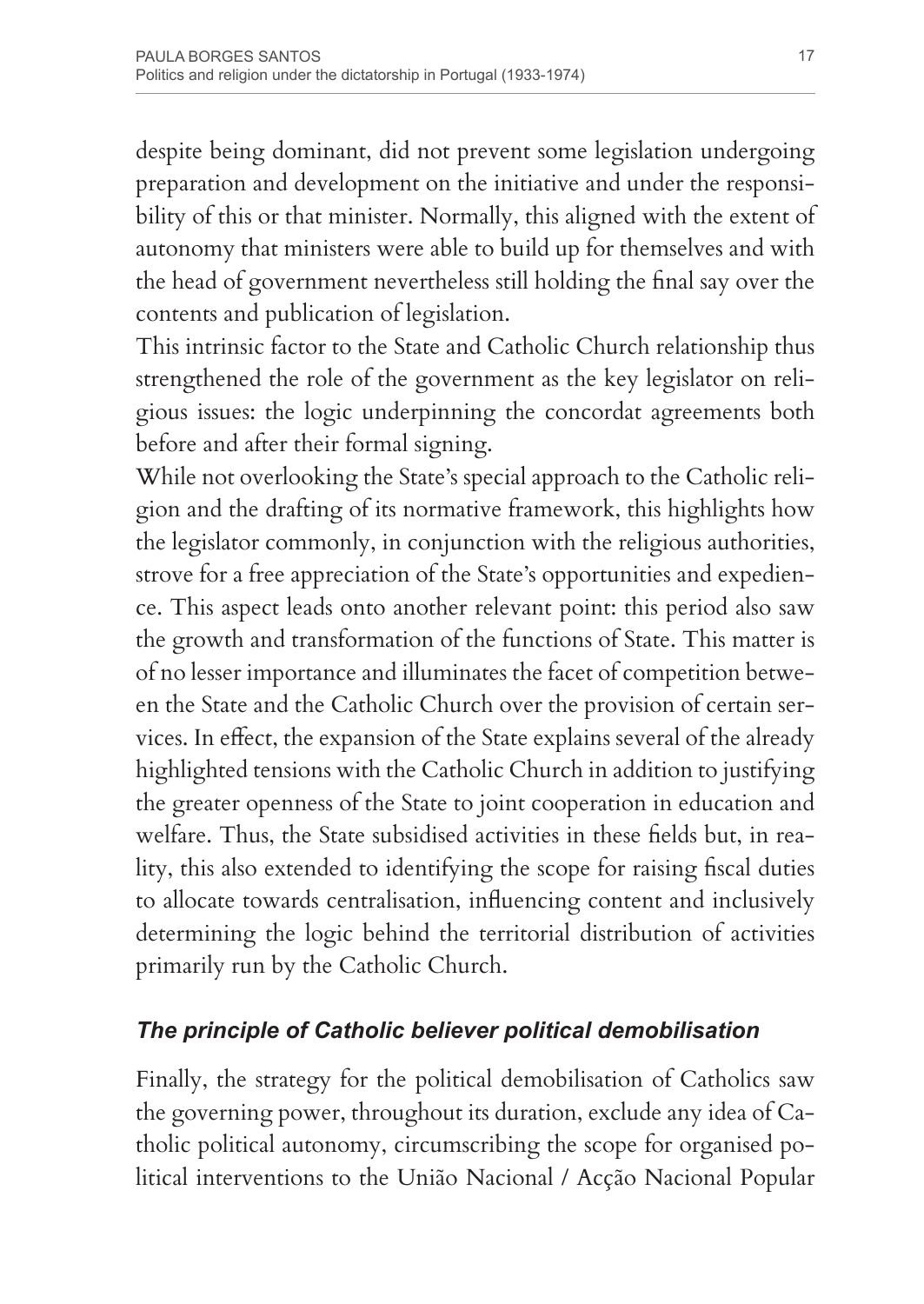movements. While not specifically determined – the prohibition on any political activities outside of this para-party movement – and not exclusively targeting Catholics but all groups with political dynamics and purposes (the closure of the National Syndicalist Movements, for example, resulted from this position; with the only accepted exception being the monarchic cause), this always raised more problems than it returned efficiencies within the framework of preventing the party politicisation of the State. The existence of this State imposition, defined by Salazar and continued by Marcelo Caetano, did not at any point under the regime entirely resolve the problem of the individual political responsibility of Catholics and their political intervention in society. There were periods more favourable to complying with the interests of the political power as was the case in the 1930s with the progressive deactivation of the CCP – the Portuguese Catholic Centre (CCP), and other occasions, especially post-World War Two, when political views successively called the regime to account, hindering the reaching of compromises with the diverse Catholic sectors (even those falling under the auspices of the political power's sphere of influence) increasingly interventional in public life and mobilised to dispute their own protagonism and influence both on behalf of State interests and in defence of their own political ideologies.

This highlights how there remained tensions, never eliminated throughout the entire regime, around just what the ACP – the Portuguese Catholic Action movement – might represent as regards the issues surrounding the political organisations of Catholics. These tensions prevailed for different reasons across the relationships between the government and the ecclesiastic hierarchy as well as with the organisms making up the ACP, also expressed in the relations the religious authorities maintained with the diverse Catholic sectors and even among the prelates themselves and especially in the wake of 1945. There was no clarification in political terms as to what that organisation actually stood for with its proposal to act «above and beyond all political currents,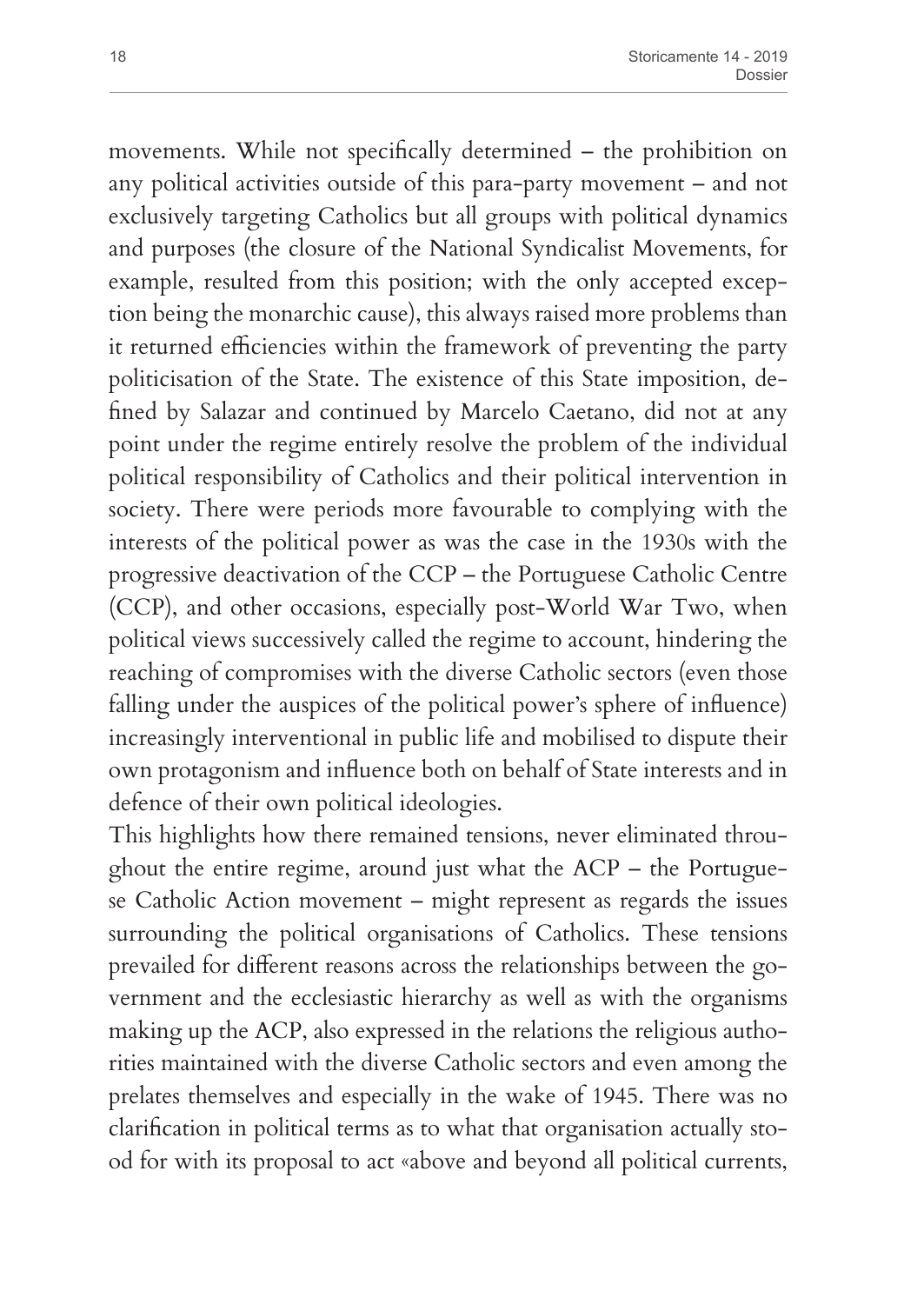without ever prescinding on demanding and defending the freedoms of the Church» (ACP Base IV.1) even while the pontifical logic that drove the original religious project for the creation of the ACP, which sought to overcome the intervention model for Christians in society through means of confessional political parties, was clearly understandable.

According to Salazar, what the ACP intended for the relationship between Catholics and politics constituted a threat to his objective of excluding any scope for Catholic political autonomy from his political regime. The head of government's lack of trust emerges in the Concordat negotiations and determined the absence of any reference to the ACP in the resulting Concordat. According to the Council president, it had been «impossible to reach a satisfactory solution» in the Concordat solutions for the cause of the problems that had called for the identification of the goals and purposes of the ACP alongside the definition of just what were the political actions of Catholics. Both questions had represented obstacles: the first on behalf of the Vatican that had encountered «the greatest difficulty in defining what was [the purpose of Ação Católica]»; the second because the Vatican expressed its "desire to save all at the same time", and to this end proclaiming «Ação Católica is alien to political action so that governments may accept its compliance» but while seeking «not to restrict the political liberty of Catholics, even for re-founding political parties – which is impossible to accept»5. As a consequence, the ACP did not attain, at any moment in its life cycle, any civil juridical statute or even any formal canonical recognition. The concession of the former depended on the attribution of canonical juridical status to Ação Católica and with this condition never being met. From the political perspective, it remained advantageous for the government that the ACP never attained any canonical status, a circumstance that, under the auspices of art. III of Concordat, would oblige

<sup>5</sup> "Nota das fases das negociações com a Santa Sé V – 1940." Text signed by Salazar, transcribed in Rodrigues 1993.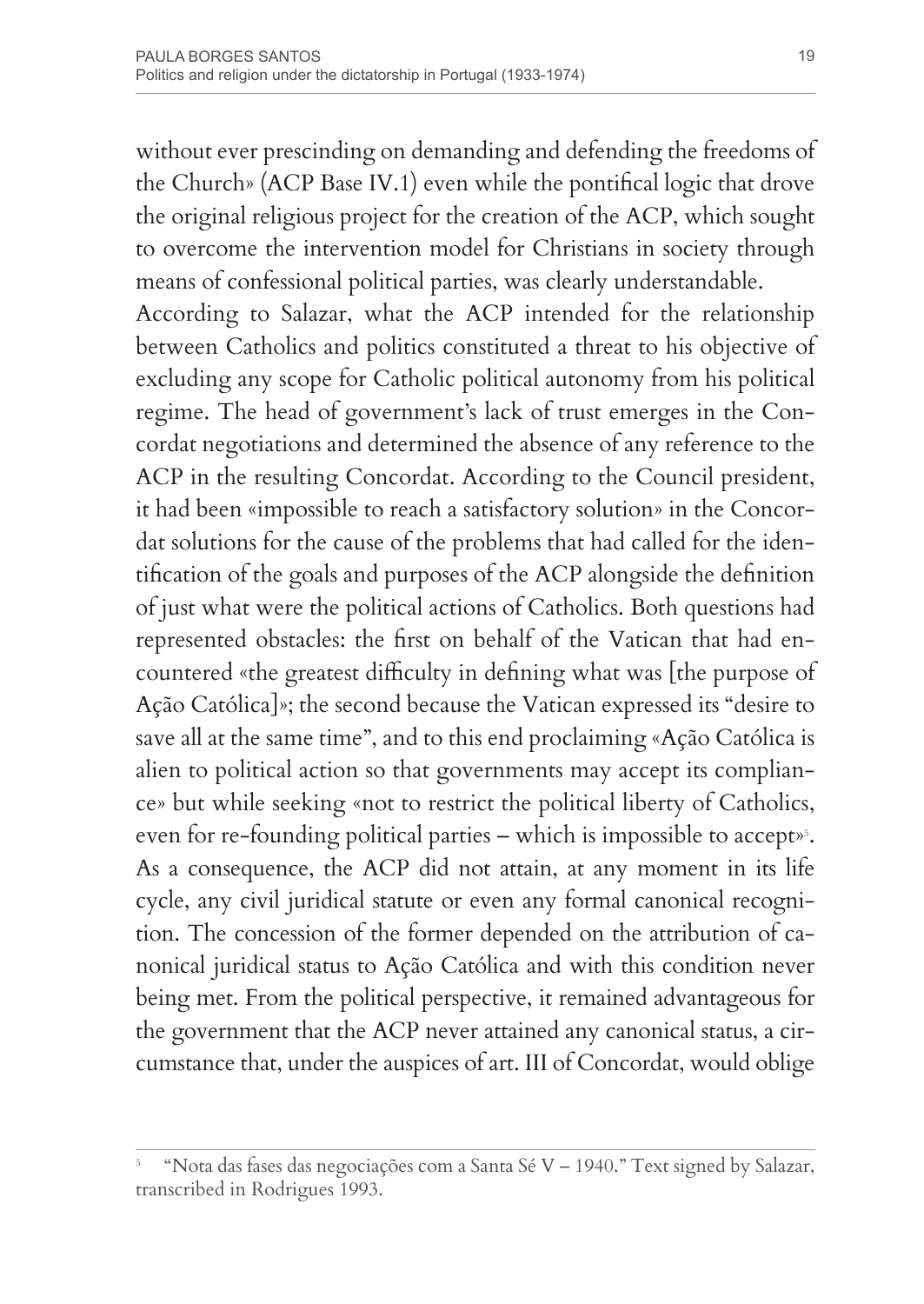the State to endow the entity with a civil juridical status. The existence of the ACP, without any civil statute and subject only to the civil law that governed non-recognised associations, diluted the room for manoeuvre of the State over the organisation should, in whatever the fashion, its militants opted to have engaged in political activities. Free from providing any form of special treatment for organisations such as the ACP, the government benefitted from a situation in which Catholics counted only on tolerance for the actions they might choose to develop.

The awareness that Ação Católica might be banned from existence and forced to disappear, in any scenario when they were held to account, triggered debates within Catholic circles after 1948 that led to the production of certain studies on its juridical position and that mounted some pressure (but which had absolutely no effect) on the episcopate to encounter some form of solution.

#### **Conclusion**

In order to close, we would add that Portuguese authoritarianism adopted a stable policy in its handling of religion as we may ascertain from the political procedures and juridical relations that the State applied and expanded. Highlighting this factor of stability does not detract importance from the dynamism of the processes driving the drafting of laws and other normative instruments. Any monolithic perspective on the actions and visions of the authoritarian regime does not stand up to verification as the political power did not regulate society in isolation. Rather the regime displayed sensitivity to various interests, including those of religious groups and did not exclude recourse to negotiations. The various actors discussed the model of separation and updating the law as well as particular policies they disagreed with in some cases in order to agree in others. To adopt an expression from the current social science narrative, the actors established their commitments in order to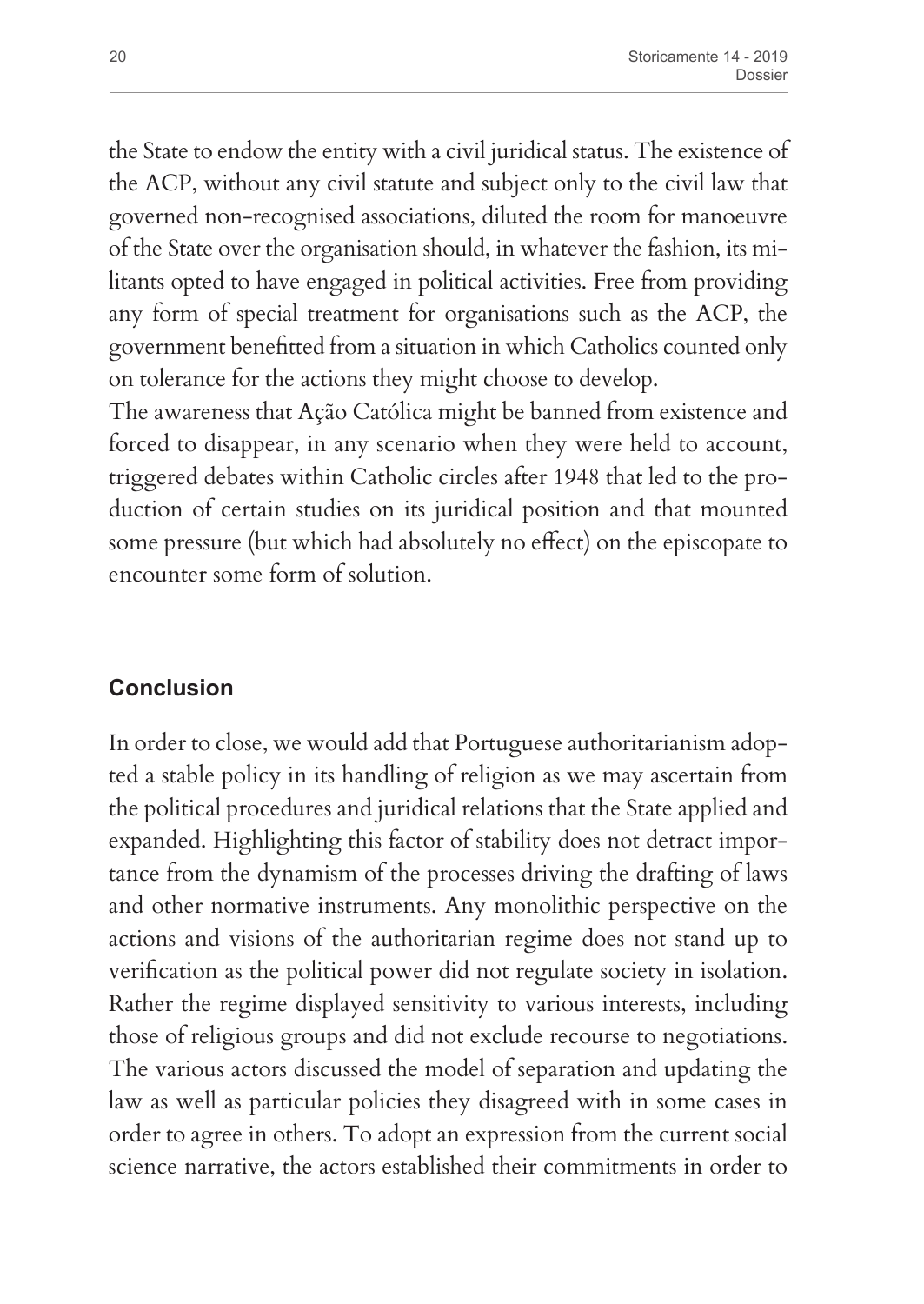achieve their own agendas. The dominant ideology was never absolute and authority, whether State or religious based, was contradicted and challenged under many circumstances. Hence, we may grasp why the relationship between politics and religion throughout the 1933 to 1974 hiatus fed a paradox: the various attempts to make adjustments to secularism and religious freedom, with both dynamics seeking their own affirmation, ended up mutually restricting each other.

#### **Bibliography**

- Alexandre, Valentim. 2006. *O Roubo das Almas. Salazar, a Igreja e os Totalitarismos (1930-1939)*. Lisbon: Publicações Dom Quixote.
- Almeida, João Miguel. 2008. *A Oposição Católica ao Estado Novo (1958-1974).* Lisbon: Edições Nelson de Matos.
- Barreto, José. 1994. "Comunistas, católicos e os sindicatos sob Salazar." *Análise Social* XXIX, 1-2 (125-126): 287-317.
- ———. 2002. *Religião e Sociedade. Dois ensaios.* Lisbon: Imprensa de Ciências Sociais.
- Carvalho, Rita Almeida de. 2013. *A Concordata de Salazar*. Lisbon: Círculo de Leitores/ Temas e Debates.
- Cerqueira, Silas. 1973. "L'Église catholique et la dictature corporatiste portugaise." *Revue française de science politique* 23 (3): 473-513.
- Cruz, Manuel Braga da. 1980. *As Origens da Democracia Cristã e o Salazarismo.* Lisbon: Editorial Presença/Gabinete de Investigações Sociais.
- Delzell, Charles F. 1970. *Mediterranean Fascism, 1919-1945.* New York: Harper & Row.
- Ferreira, António Matos. 1999. "Catolicismo." In *Dicionário de História de Portugal*, vol. VII, edited by António Barreto and Maria Filomena Mónica, 259-261. Porto: Livraria Figueirinhas.
- Ferreira, José Medeiros. 1992. *O comportamento político dos militares. Forças armadas e regimes políticos em Portugal no século XX*. Lisbon: Editorial Estampa.
- Fontes, Paulo. 2011. *Elites Católicas em Portugal: o papel da Ação Católica (1940-1961).* Lisbon: Fundação Calouste Gulbenkian/Fundação para a Ciência e a Tecnologia.
- Gallagher, Tom. 1996. "Portugal." In *Political Catholicism in Europe 1918-1965*, edited by Tom Buchanan and Martin Conway, 129-155. Oxford: Clarendon Press.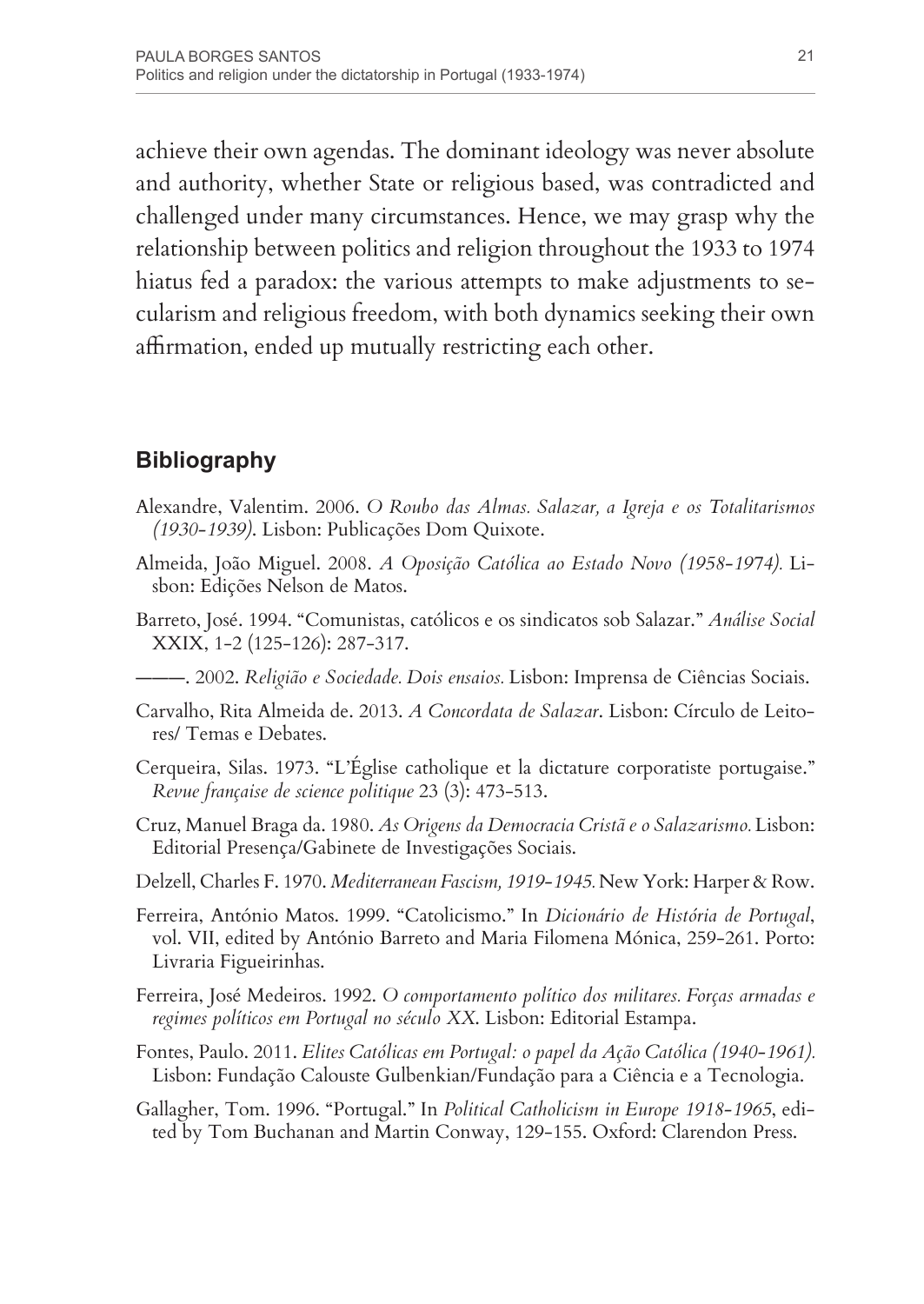- Gandhi, Jennifer and Adam Przeworski. 2006. "Cooperation, Cooptation and Rebellion under Dictatorships." *Economics & Politics* 18, 1: 1-26.
- Geddes, Barbara. 1999. "What do we know about democratization after twenty years?" *Annual Review of Political Science* 2: 115-144.
- Léonard, Yves. 1998. *Salazarismo e Fascismo.* Mem Martins: Editorial Inquérito.
- Loff, Manuel. 2008. *O Nosso Século é Fascista. O mundo visto por Salazar e Franco (1936-1945).* Porto: Campo das Letras.
- Lucena, Manuel de. 1976. *A Evolução do Sistema Corporativo Português. Vol. I. O Salazarismo*. Lisbon: Perspetivas & Realidades.
- Manuel, Paul Christopher. 2002. "Clericalism, Anticlericalism, and Democratization in Portugal and Spain." In *Religion and Politics in Comparative Perspective. The One, the Few, and the Many*, edited by Ted Gerard Jelen and Clyde Wilcox, 71-93. New York: Cambridge University Press.
- Matos, Luís Salgado de. 1999. *Um Estado de Ordens Contemporânea. A Organização Política Portuguesa*. PhD dissertation, Instituto de Ciências Sociais - Universidade de Lisboa.
- Michel, Henri. 1977. *Les Fascismes*, Paris: PUF.
- Miranda, Jorge. 1993. "A Concordata e a ordem constitucional portuguesa." In *A Concordata de 1940, Portugal. Santa Sé*, edited by António Leite et al., 68-84. Lisbon: Edições Didaskalia.
- Moura, Maria Lúcia de Brito. 2004. *A "Guerra Religiosa" na I República.* Lisbon: Editorial Notícias.
- Payne, Stanley. 1983. "Salazarism: 'Fascism' or 'bureaucratic authoritarianism'?" In *Estudos de História de Portugal. Homenagem a A. H. de Oliveira Marques*. *Vol. II - Sécs. XVI-XX*: 523-531. Lisbon: Estampa.
- Pinto, António Costa. 1992. *O Salazarismo e o Fascismo Europeu: problemas de interpretação nas ciências sociais.* Lisbon: Editorial Estampa.
- ———. 1994. *Os Camisas Azuis. Ideologia, Elites e Movimentos Fascistas em Portugal. 1914-1945.* Lisbon: Editorial Estampa.
- Reis, Bruno Cardoso. 2006. *Salazar e o Vaticano.* Lisbon: Imprensa de Ciências Sociais.
- Rodrigues, Samuel. 1993. "Concordata de 1940: da génese ao texto definitive." In *A Concordata de 1940, Portugal. Santa Sé*, edited by António Leite et al., 31-49. Lisbon: Edições Didaskalia.
- Rosas, Fernando. 1994. *O Estado Novo (1926-1974)*. Lisbon: Círculo de Leitores.
- ———. 1999. "Estado e Igreja em Portugal: do salazarismo à democracia." *Finisterra* 33: 25-35.
- ———. 2004. *Pensamento e Acção Política. Portugal Século XX (1890-1976)*. Lisbon: Editorial Notícias.